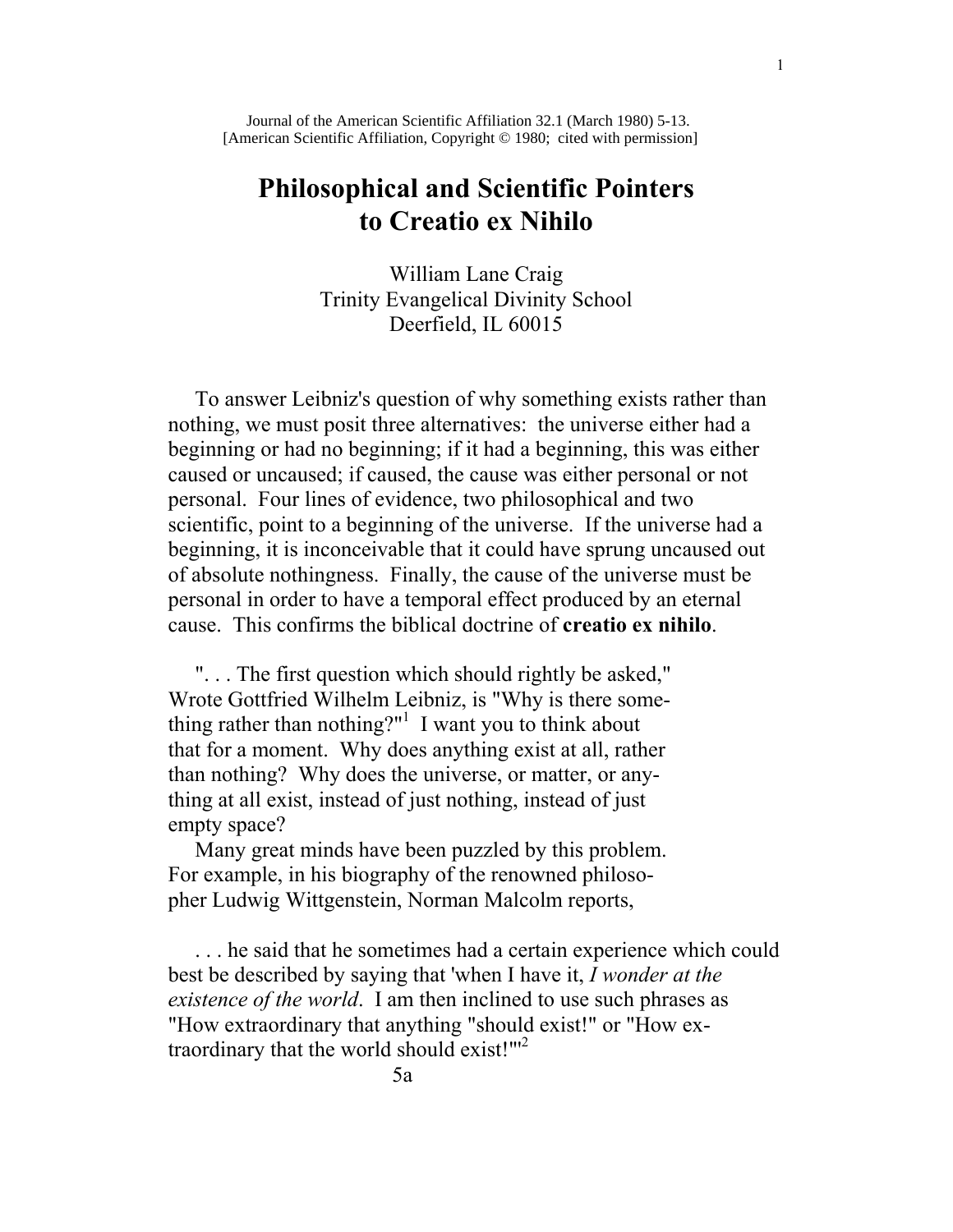Similarly, the English philosopher J. J. C. Smart has said, ". . . my mind often seems to reel under the immense significance this question has for me. That anything exists at all does seem to me a matter for the deepest awe."<sup>3</sup>

 Why *does* something exist instead of nothing? Unless We are prepared to believe that the universe simply popped into existence uncaused out of nothing, then the answer must be: something exists because there is an eternal, uncaused being for which no further explanation is possible. But who or what is this eternal, uncaused being? Leibniz identified it with God. But many modern philosophers have identified it with the universe itself. Now this is exactly the position of the atheist: the universe itself is uncaused and eternal; as Russell remarks, ". . . the universe is just there, and that's all." $4$  But this means, of course, that all we are left with is futility and despair, for man's life would then be without ultimate significance, value, or purpose. Indeed, Russell himself acknowledges that it is only upon the "firm foundation of unyielding despair" that life can be faced. $5$  But are there reasons to think that the universe is not eternal and uncaused, that there is something more? I think that there are. For we can consider the universe by means of a series of logical alternatives:

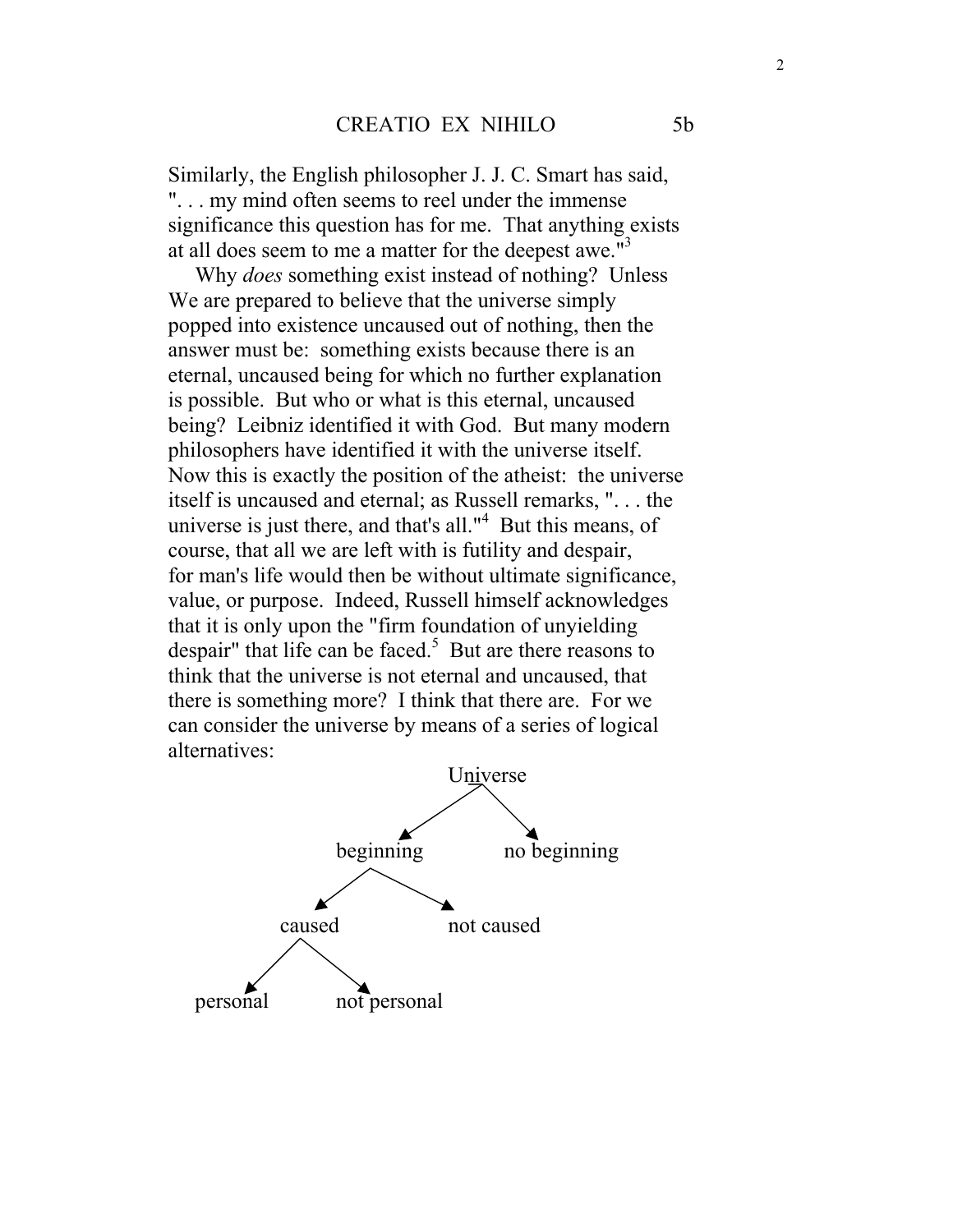By proceeding through these alternatives, I think we can demonstrate that it is reasonable to believe that the universe is not eternal, but that it had a beginning and was caused by a personal being, and that therefore a personal Creator of the universe exists.

## **Did the Universe Begin?**

 The first and most crucial step to be considered in this argument is the first: that the universe began to exist. There are four reasons why I think it is more reasonable to believe that the universe had a beginning. First, I shall expound two philosophical arguments and, second, two scientific confirmations.

*The first philosophical argument:* 

- *1. An actual infinite cannot exist.*
- *2. A beginningless series of events in time is an actual infinite.*
- *3. Therefore, a beginningless series of events in time cannot exist.*

 A collection of things is said to be actually infinite only if a part of it is equal to the whole of it. For example, which is greater?  $1, 2, 3, \ldots$  or  $0, 1, 2, 3, \ldots$  According to prevailing mathematical thought, the answer is that they are equivalent because they are both actually infinite. This seems strange because there is an extra number in one series that cannot be found in the other. But this only goes to show that in an actually infinite collection, a part of the collection is equal to the whole of the collection. For the same reason, mathematicians state that the series of even numbers is the same size as the series of all natural numbers, even though the series of all natural numbers contains all the even numbers plus an infinite number of odd numbers as well. So a collection is actually infinite if a part of it is equal to the whole of it.

 Now the concept of an *actual* infinite needs to be sharply distinguished from the concept of a *potential* infinite. A potential infinite is a collection that is increasing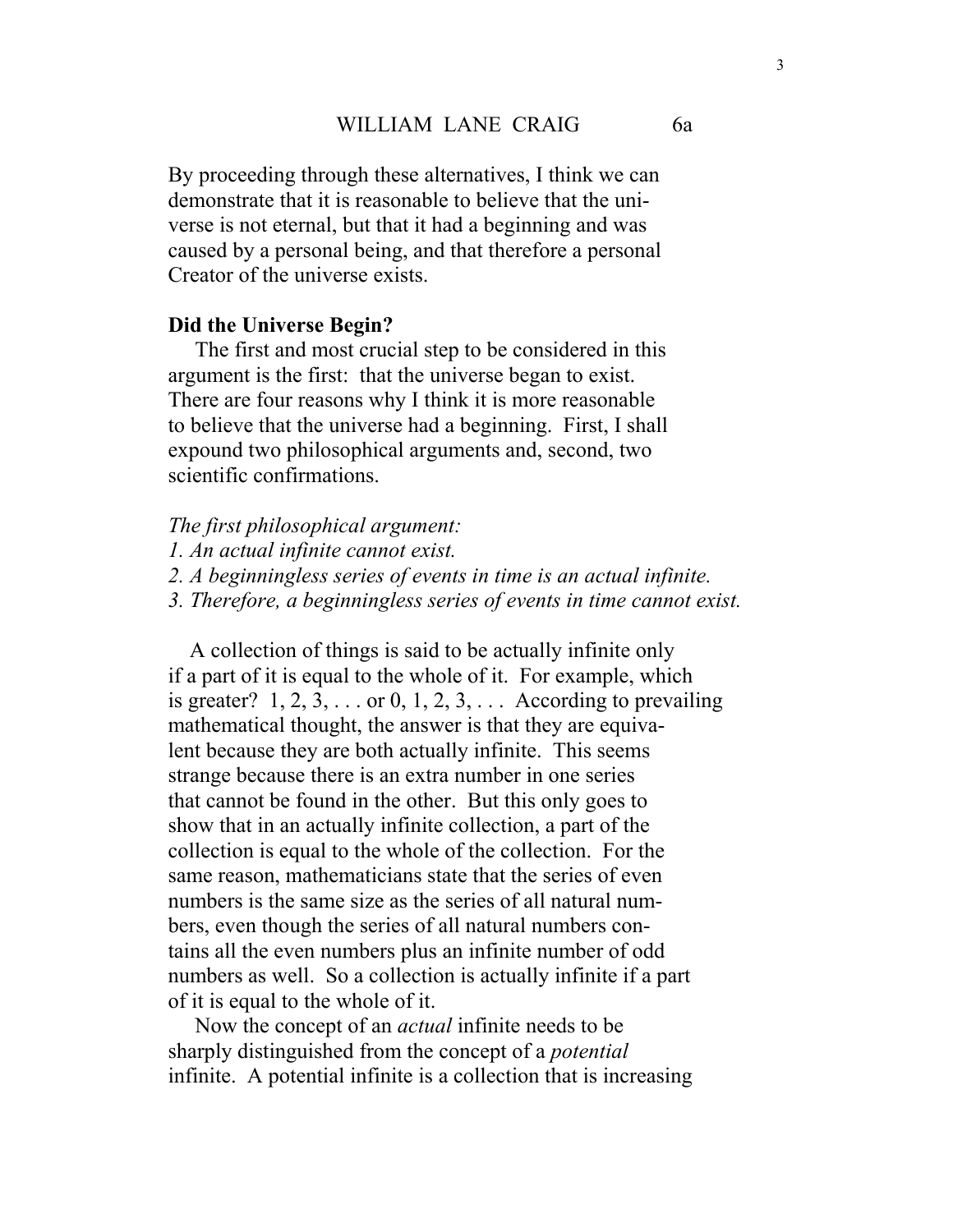without limit but is at all times finite. The concept of potential infinity usually comes into play when we add to or subtract from something without stopping. Thus, a finite distance may be said to contain a potentially infinite number of smaller finite distances. This does not mean that there actually are an infinite number of parts in a finite distance, but rather it means that one can keep on dividing endlessly. But one will never reach an "infinitieth" division. Infinity merely serves as the limit to which the process approaches. Thus, a potential infinite is not truly infinite--it is simply indefinite. It is at all points finite but always increasing.

 To sharpen the distinction between an actual and a potential infinite, we can draw some comparisons between them. The concept of actual infinity is used in set theory to designate a set which has an actually infinite number of members in it. But the concept of potential infinity finds no place in set theory. This is because the members of a set must be definite, whereas a potential infinite is indefinite--it acquires new members as it grows. Thus, set theory has only either finite or actually infinite sets. The proper place for the concept of the potential infinite is found in mathematical analysis, as in infinitesimal calculus. There a process may be said to increase or diminish to infinity, in the sense that the process can be continued endlessly with infinity as its terminus.<sup>6</sup> The concept of actual infinity does not pertain in these operations because an infinite number of operations is never actually made. According to the great German mathematician David Hilbert, the chief difference between an actual and a potential infinite is that a potential infinite is always something growing toward a limit of infinity, while an actual infinite is a completed totality with an actually infinite number of things.<sup>7</sup> A good example contrasting these two types of infinity is the series of past, present, and future events. For if the universe is eternal, as the atheist claims, then there have occurred in the past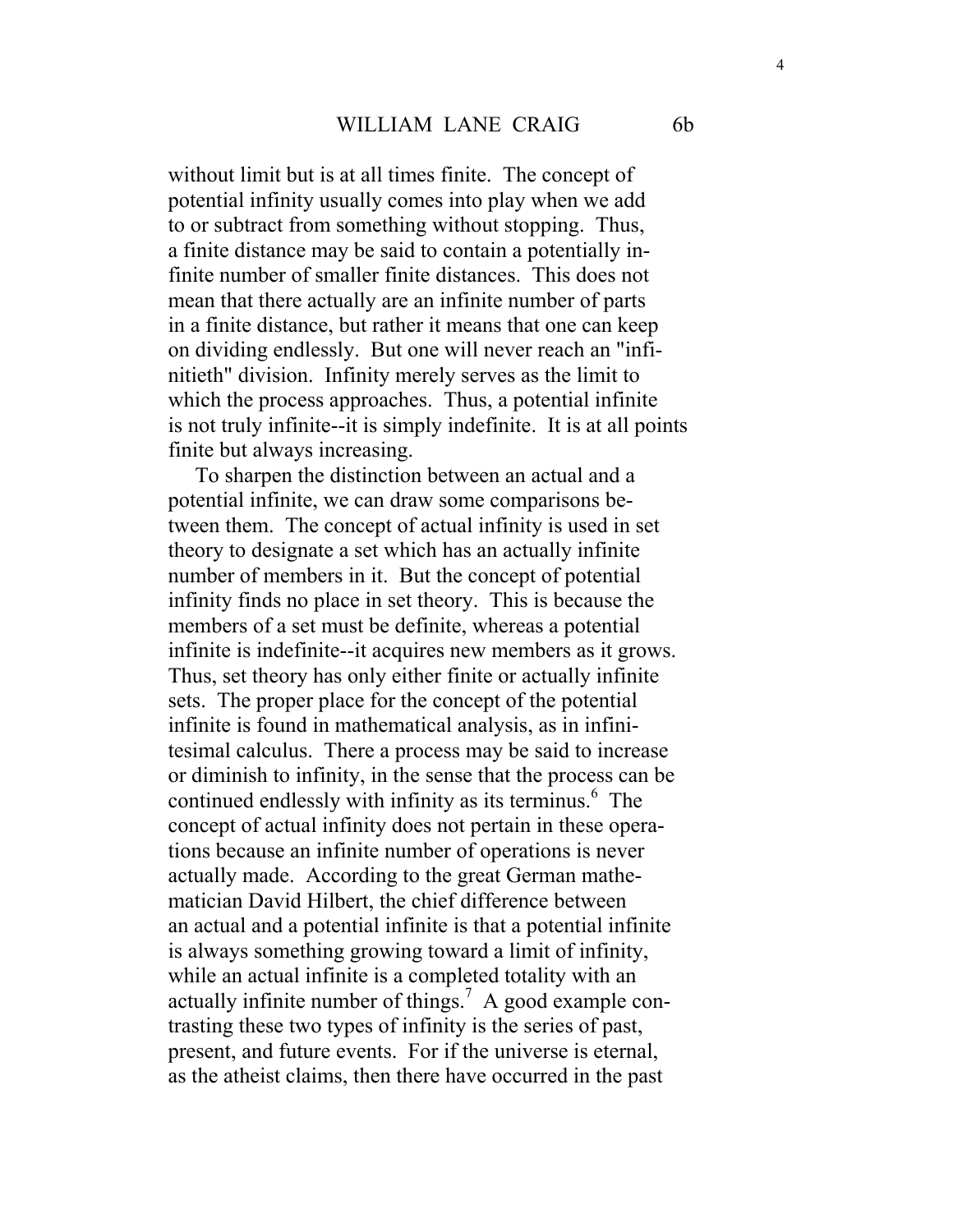an actually infinite number of events. But from any point in the series of events, the number of future events is potentially infinite. Thus, if we pick 1845, the birthyear of Georg Cantor, who discovered infinite sets, as our point of departure, we can see that past events constitute an actual infinity while future events constitute a potential infinity. This is because the past is realized and complete, whereas the future is never fully actualized, but is always finite and always increasing. In the following discussion, it is exceedingly important to keep the concepts of actual infinity and potential infinity distinct and not to confuse them.

 A second clarification that I must make concerns the word "exist." When I say that an actual infinite cannot exist, I mean "exist in the real world" or "exist outside the mind." I am not in any way questioning the legitimacy of using the concept of actual infinity in the realm of mathematics, for this is a realm of thought only. What I am arguing is that an actual infinite cannot exist in the real world of stars and planets and rocks and men. What I will argue in no way threatens the use of the actual infinite as a concept in mathematics. But I do think it is absurd that an actual infinite could exist in the real world.

 I think that probably the best way to show this is to use examples to illustrate the absurdities that would result if an actual infinite could exist in reality. For suppose we have a library that has an actually infinite number of books, on its shelves. Imagine furthermore that there are only two colors, black and red, and these are placed on the shelves alternately: black, red, black, red, and so forth. Now if somebody told us that the number of black books and the number of red books is the same, we would probably not be too surprised. But would we believe someone who told us that the number of black books is the same as the number of black books plus red books? For in this latter collection there are all the black books plus an infinite number of red books as well. Or imagine there are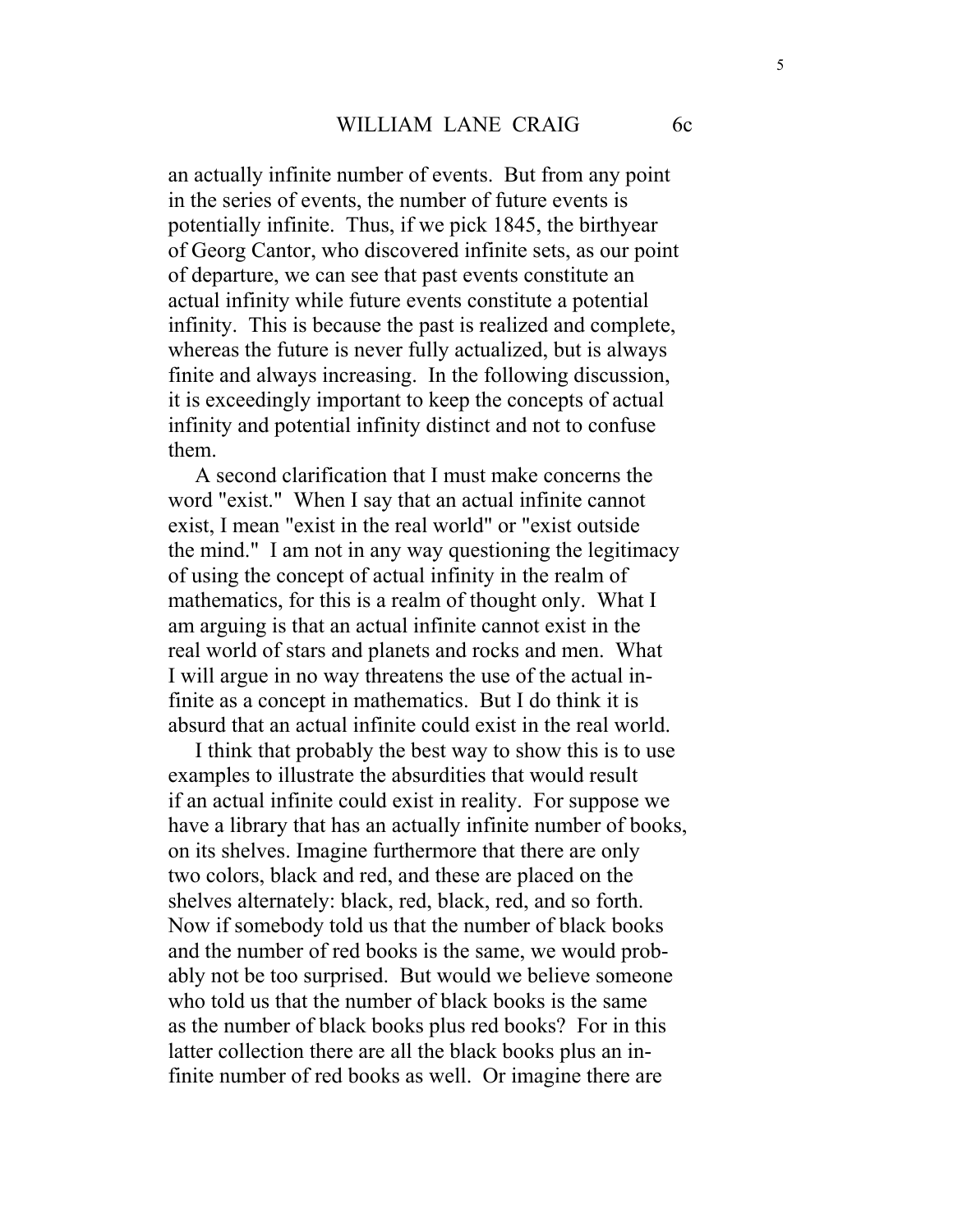three colors of books or four or five or a hundred. Would you believe someone if he told you that there are as many books in a single color as there are in the whole collection? Or imagine that there are an infinite number of colors of books. I'll bet you would think that there would be one book per color in the infinite collection. You would be wrong. If the collection is actually infinite then according to mathematicians, there could be for each of the infinite colors an infinite number of books. So you would have an infinity of infinities. And yet it would still be true that if you took all the books of all the colors and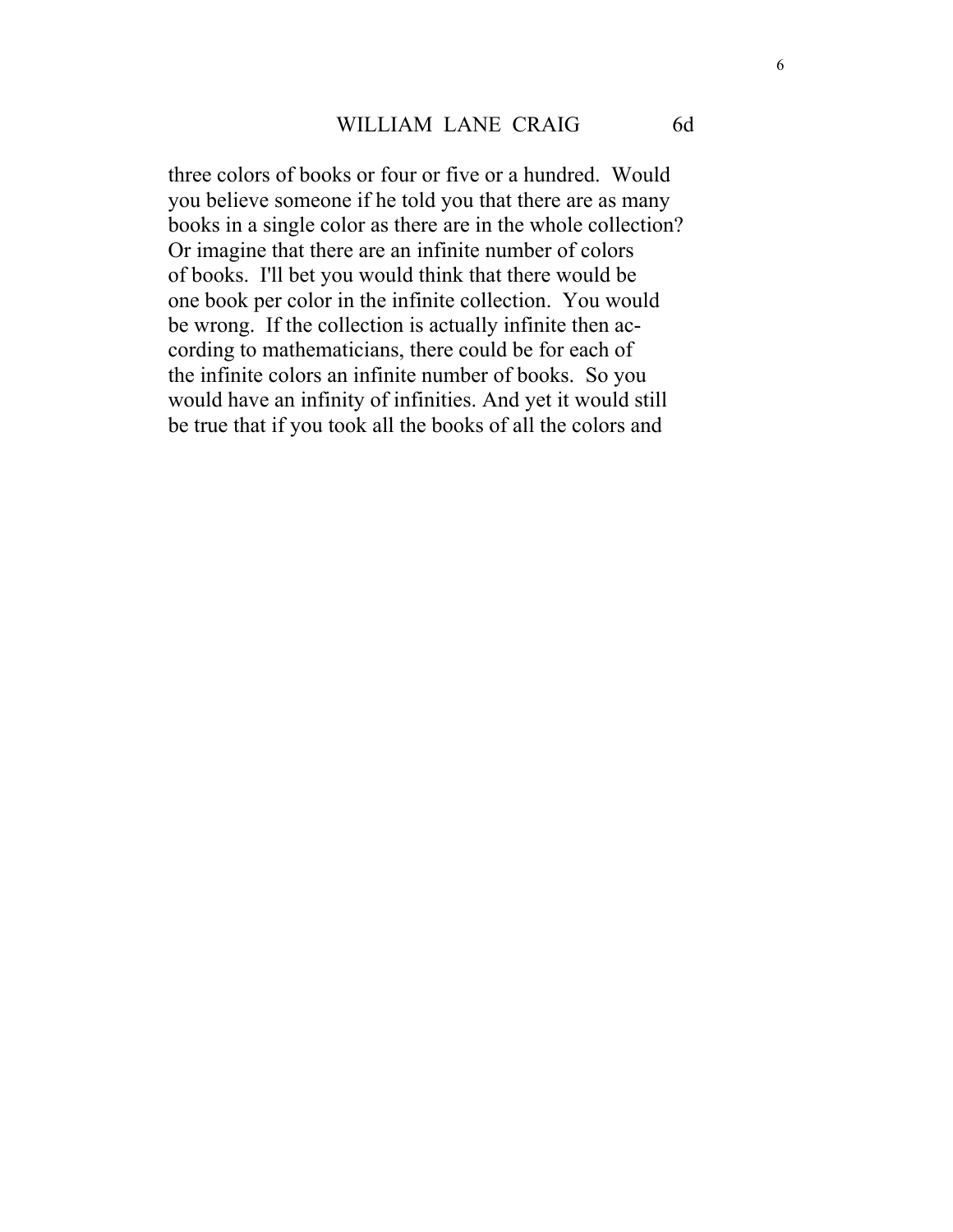added them together, you wouldn't have any more books than if you had taken just the books of a single color.

 Suppose each book had a number printed on its spine. Because the collection is actually infinite, that means that every possible number is printed on some book. Now this means that we could not add another book to the library. For what number would we give to it? All the numbers have been used up! Thus, the new book could not have a number. But this is absurd, since objects in reality can be numbered. So if an infinite library could exist, it would be impossible to add another book to it. But this conclusion is obviously false, for all we have to do is tear out a page from each of the first hundred books, add a title page, stick them together, and put this new book on the shelf. It would be easy to add to the library. So the only answer must be that an actually infinite library could not exist.

 But suppose we *could* add to the library. Suppose I put a book on the shelf. According to the mathematicians, the number of books in the whole collection is the same as before. But how can this be? If I put the book on the shelf, there is one more book in the collection. If I take it off the shelf, there is one less book. I can see myself add and remove the book. Am I really to believe that when I add the book there are no more books in the collection and when I remove it there are no less books? Suppose I add an infinity of books to the collection. Am I seriously to believe there are no more books in the collection than before? Suppose I add an infinity of infinities of books to the collection. Is there not now one single book more in the collection than before? I find this hard to believe.

 But now let's reverse the process. Suppose we decide to loan out some of the books. Suppose we loan out book number 1. Isn't there now one less book in the collection? Suppose we loan out all the odd-numbered books. We have loaned out an infinite number of books, and yet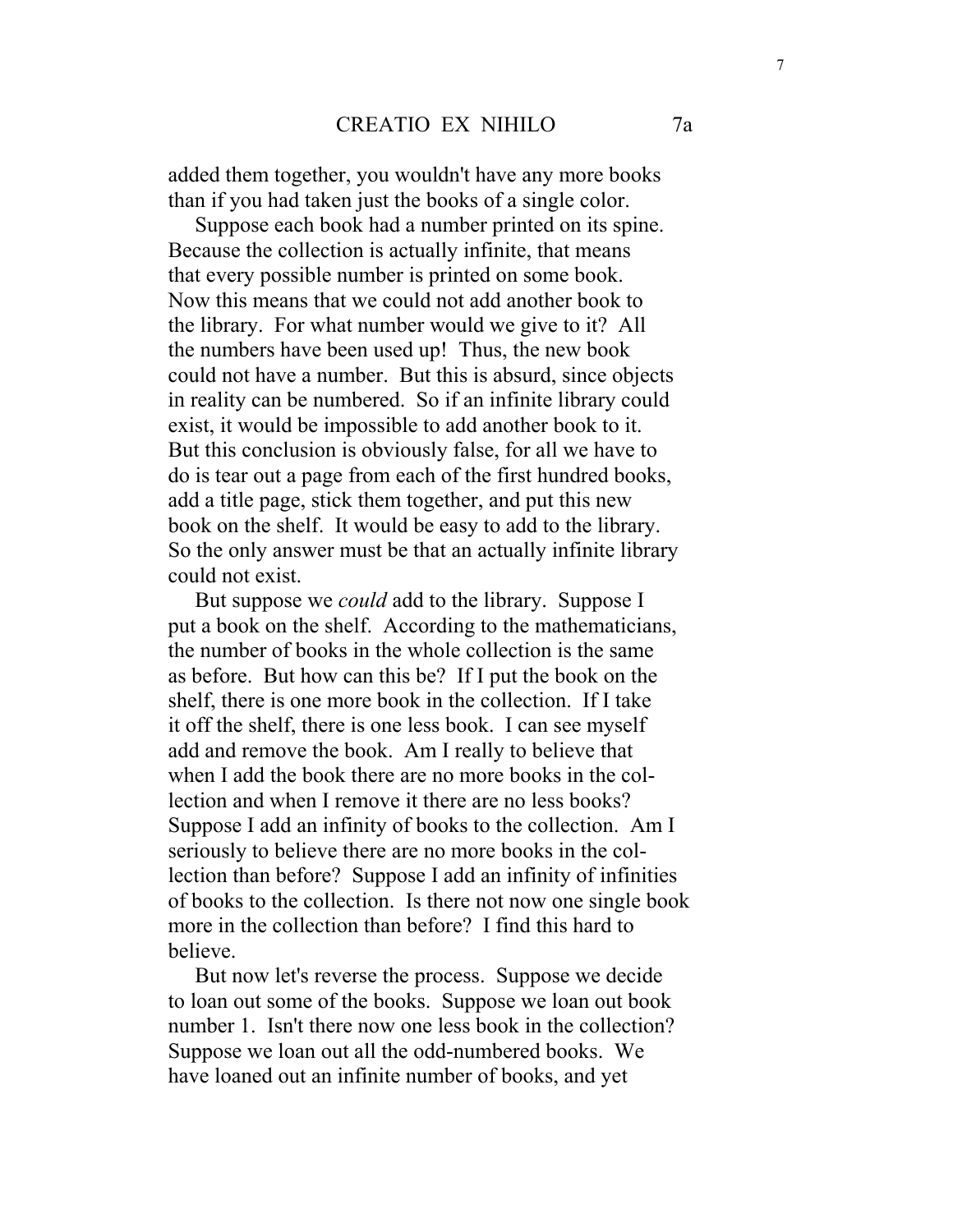mathematicians would say there are no less books in the collection. Now when we loaned out all these books, that left an awful lot of gaps on the shelves. Suppose we push all the books together again and close the gaps. All these gaps added together would add up to an infinite distance. But, according to mathematicians, after you pushed the books together, the shelves will still be full, the same as before you loaned any out! Now suppose once more we loaned out every other book. There would still be no less books in the collection than before. And if we pushed all the books together again, the shelves would still be full. In fact, we could do this an infinite number of times, and there would never be one less book in the collection and the shelves would always remain full. But suppose we loaned out book numbers 4, 5, 6, ... out to infinity. At a single stroke, the collection would be virtually wiped out, the shelves emptied, and the infinite library reduced to finitude. And yet, we have removed exactly the same number of books this time as when we first loaned out all the odd numbered books! Can anybody believe such a library could exist in reality?

 These examples serve to illustrate that *an actual infinate cannot exist* in the real world. Again I want to underline the fact that what I have argued in no way attempts to undermine the theoretical system bequeathed by Cantor to modern mathematics. Indeed, some of the most eager enthusiasts of trans-finite mathematics, such as David Hilbert, are only too ready to agree that the concept of actual infinite is an idea only and has no relation to the real world. So we can conclude the first step: an actual infinite cannot exist.

 The second step is: *a beginningless series of events in time is an actual infinite*. By "event" I mean something that happens. Thus, this step is concerned with change, and it holds that if the series of past events or changes just goes back and back and never had a beginning, then, considered all together, these events constitute an actually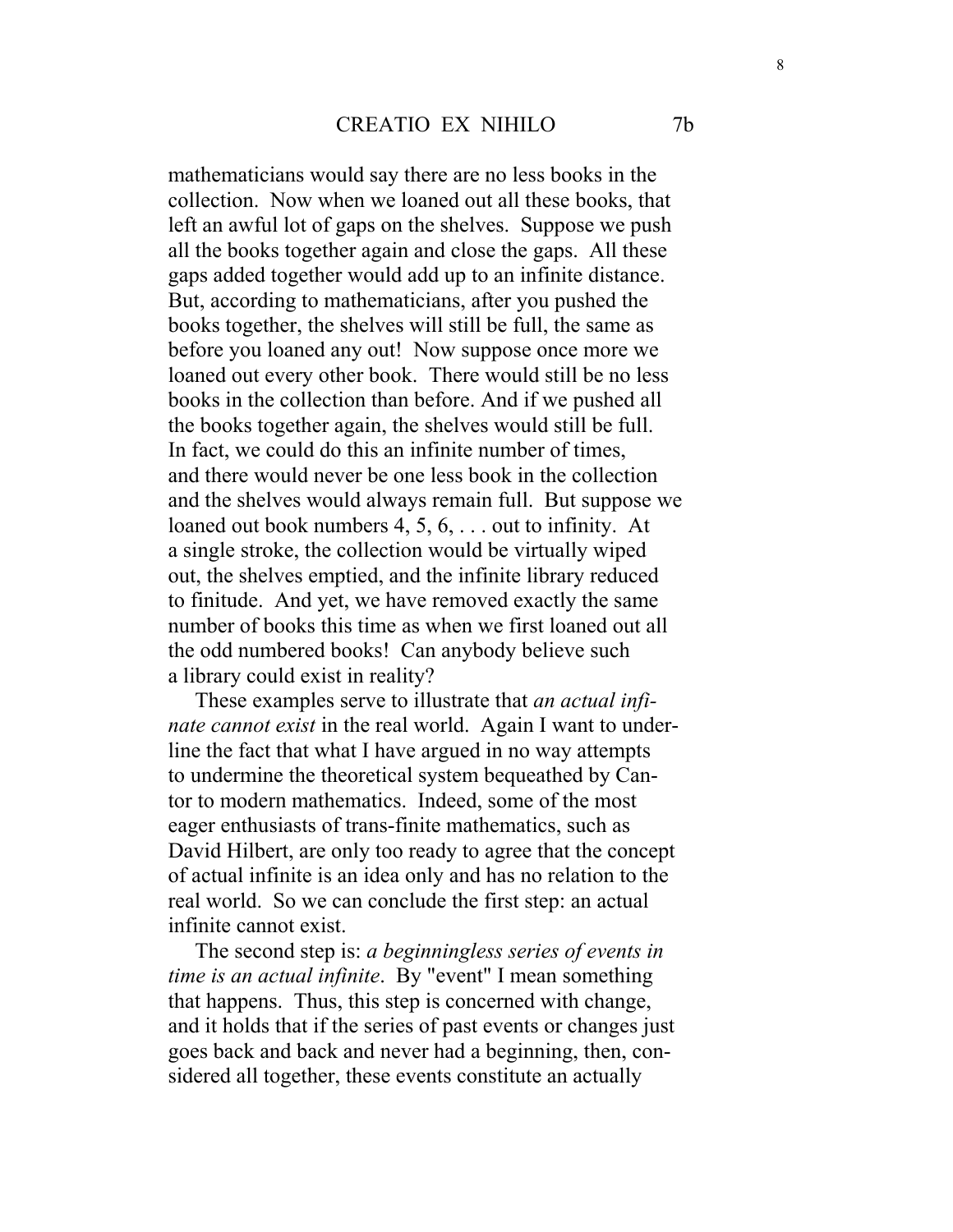infinite collection. Let me provide an example. Suppose we ask someone where a certain star came from. He replies that it came from an explosion in a star that existed before it. Suppose we ask again, where did that star come from? Well, it came from another star before it. And where did that star come from?--from another star before it; and so on and so on. This series of stars would be an example of a beginningless series of events in time. Now if the universe has existed forever, then the series of all past events taken together constitutes an actual infinite. This is because for every event in the past, there was an event before it. Thus, the series of past events would be infinite. Nor could it be potentially infinite only, for we have seen that the past is completed and actual; only the future can be described as a potential infinite. Therefore, it seems pretty obvious that a beginningless series of events in time is an actual infinite.

 But that leads us to our conclusion: *therefore, a beginningless series of events in time cannot exist*. We have seen that an actual infinite cannot exist in reality. Since a beginningless series of events in time is an actual infinite, such a series cannot exist. That means the series of all past events must be finite and have a beginning. But because the universe is the series of all events, this means that the universe must have had a beginning.

 Let me give a few examples to make the point clear. We have seen that if an actual infinite could exist in reality, it would be impossible to add to it. But the series of events in time is being added to every day. Or at least so it appears. If the series were actually infinite, then the number of events that have occurred up to the present moment is no greater than the number of events up to, say, 1789. In fact, you can pick any point in the past. The number of events that have occurred up to the present moment would be no greater than the number of events up to that point, no matter how long ago it might be.

Or take another example. Suppose Earth and Jupiter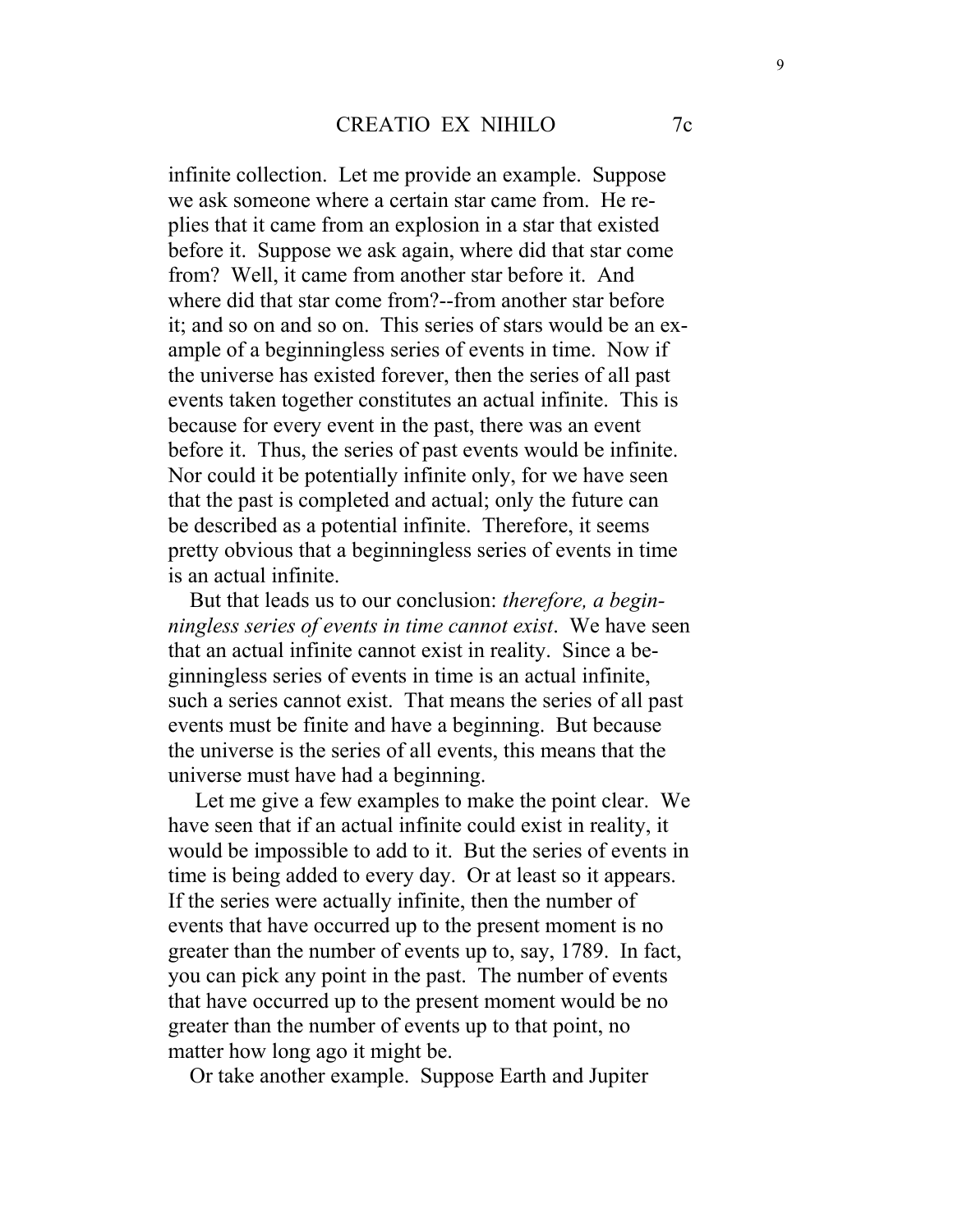have been orbiting the sun from eternity. Suppose that it takes the Earth one year to complete one orbit, and that it takes Jupiter three years to complete one orbit. Thus for every one orbit Jupiter completes, Earth completes three. Now here is the question: if they have been orbiting from eternity, which has completed more orbits? The answer is: they are equal. But this seems absurd, since the longer they went, the farther and farther Jupiter got behind, since every time Jupiter went around the sun once, Earth went around three times. How then could they possibly be equal?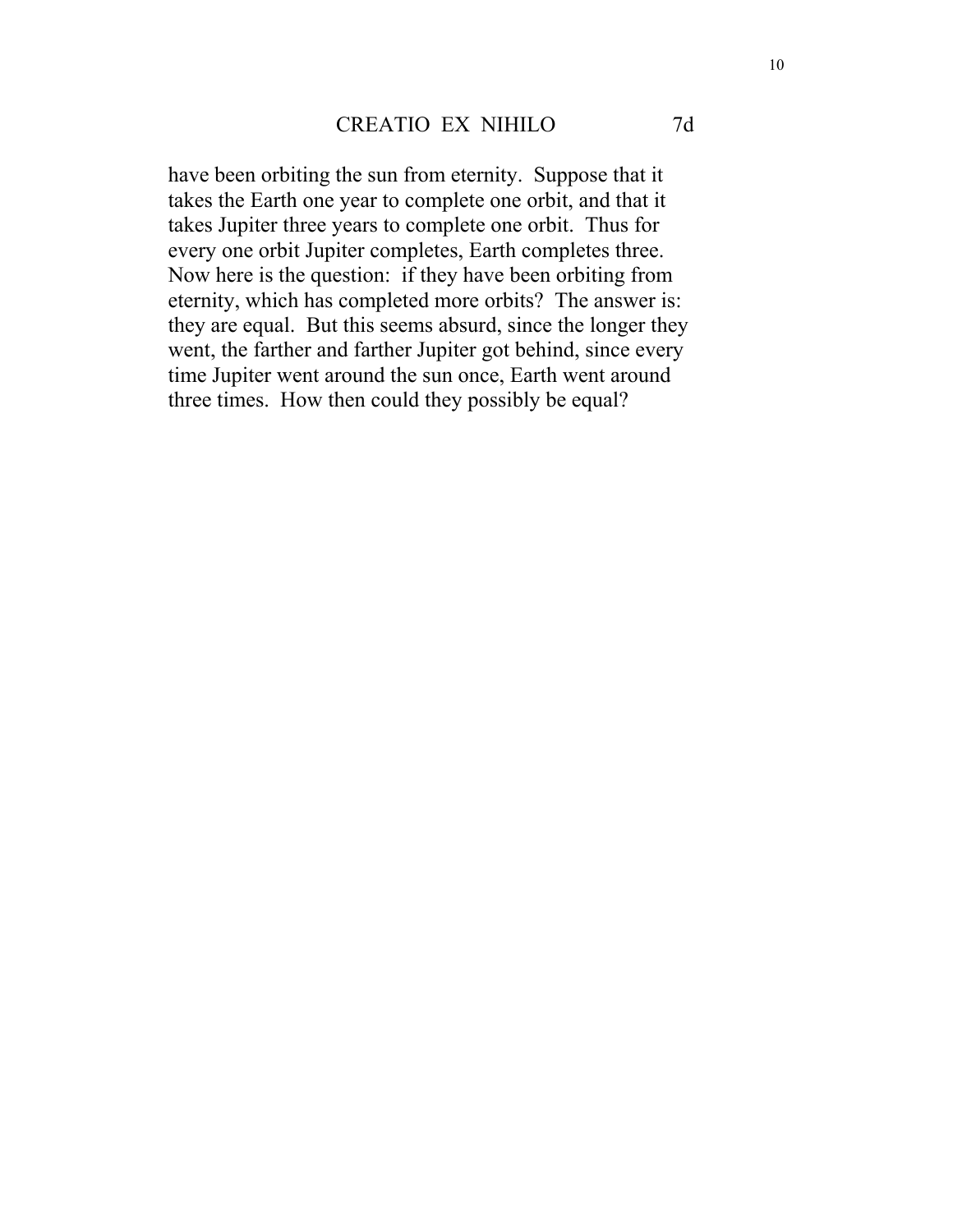Or, finally, suppose we meet a man who claims to have been counting from eternity, and now he is finishing: -5, -4,  $-3$ ,  $-2$ ,  $-1$ , 0. Now this is impossible. For, we may ask, why didn't he finish counting yesterday or the day before or the year before? By then an infinity of time had already elapsed, so that he should have finished. The fact is we could never find anyone completing such a task because at any previous point he would have already finished. But what this means is that there could never be a point in the past at which he finished counting. In fact we could never find him counting at all. For he would have already finished. But if no matter how far back in time we go, we never find him counting, then it cannot be true that he has been counting from eternity. This shows once more that the series of past events cannot be beginningless. For if you could not count numbers from eternity, neither could you have events from eternity.

 These examples underline the absurdity of a beginningless series of events in time. Because such a series is an actual infinite, and an actual infinite cannot exist, a beginningless series of events in time cannot exist. This means that the universe began to exist, which is the point that we set out to prove.

#### *The second philosophical argument:*

- *1. The series of events in time is a collection formed by adding one member after another.*
- *2. A collection formed by adding one member after another cannot be actually infinite.*
- *3. Therefore, the series of events in time cannot be actually infinite.*

This argument does not argue that an actual infinite cannot exist. But it does argue that an actual infinite cannot come to exist by the members of a collection being added one after the other.

*The series of events in time is a collection formed by*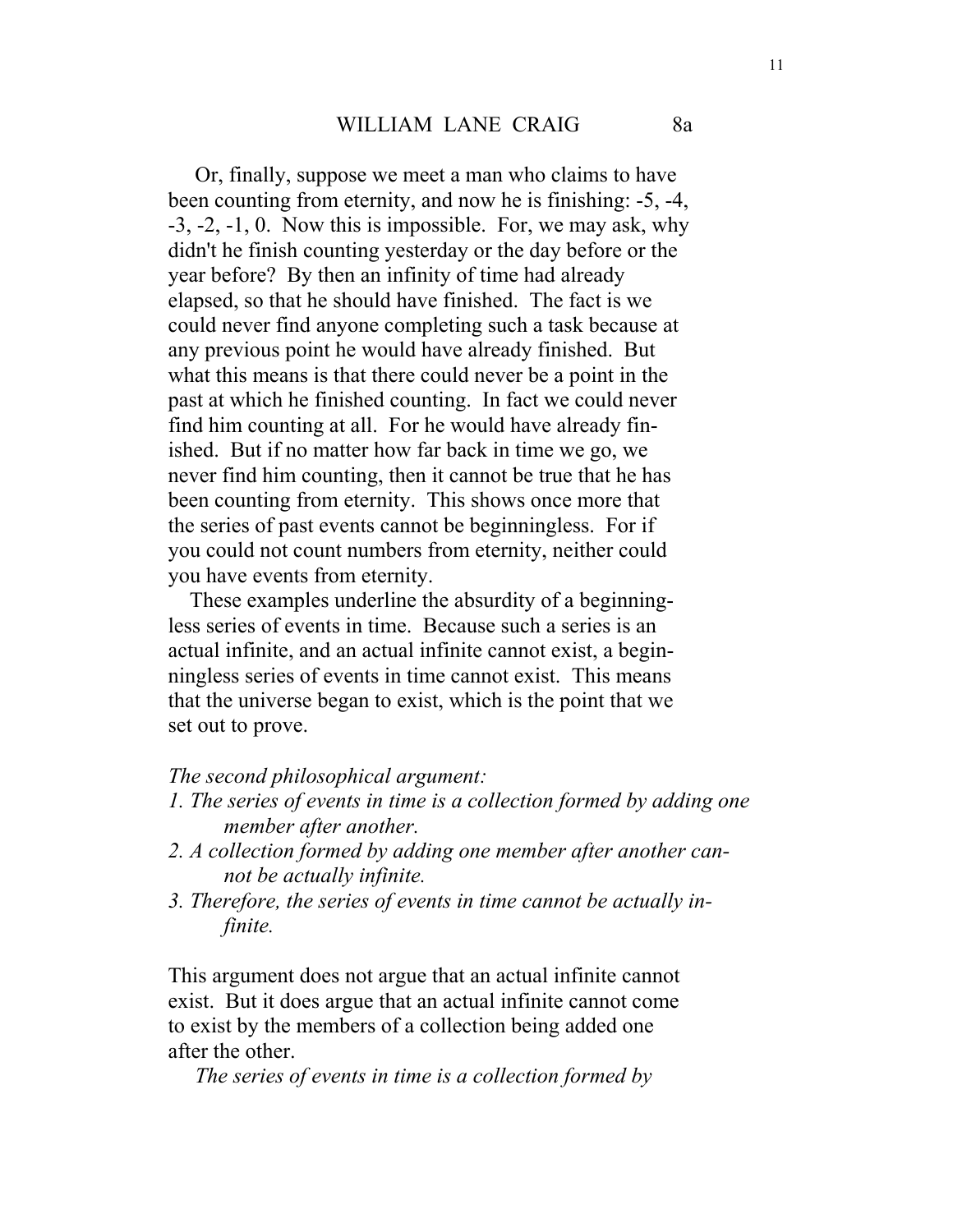*adding one member after another*. This point is pretty obvious. When we consider the collection of all past events, it is obvious that those events did not exist simultaneously--all at once--but they existed one after another in time: we have one event, then another after that, then another, then another, and so on. So when we talk about the collection of "all past events," we are talking about a collection that has been formed by adding one member after another.

 The second step is the crucial one: *a collection formed by adding one member after another cannot be actually infinite*. Why?--because no matter how many members a person added to the collection, he could always add one more. Therefore, he would never arrive at infinity. Sometimes this is called the impossibility of counting to infinity. For no matter how many numbers you had counted, you could always count one more. You would never arrive at infinity. Or sometimes this is called the impossibility of traversing the infinite. For you could never cross an infinite distance. Imagine a man running up a flight of stairs. Suppose every time his foot strikes the top step, another step appears above it. It is clear that the man could run forever, but he would never cross all the steps because you could always add one more step.

 Now notice that this impossibility has nothing to do with the amount of time available. It is of the very nature of the infinite that it cannot be formed by adding one member after another, regardless of the amount of time available. Thus, the only way an infinite collection could come to exist in the real world would be by having all the members created simultaneously. For example, if our library of infinite books were to exist in the real world, it would have to be created instantaneously by God. God would say: "Let there be. . . !" and the library would come into existence all at once. But it would be impossible to form the library by adding one book at a time, for you would never arrive at infinity.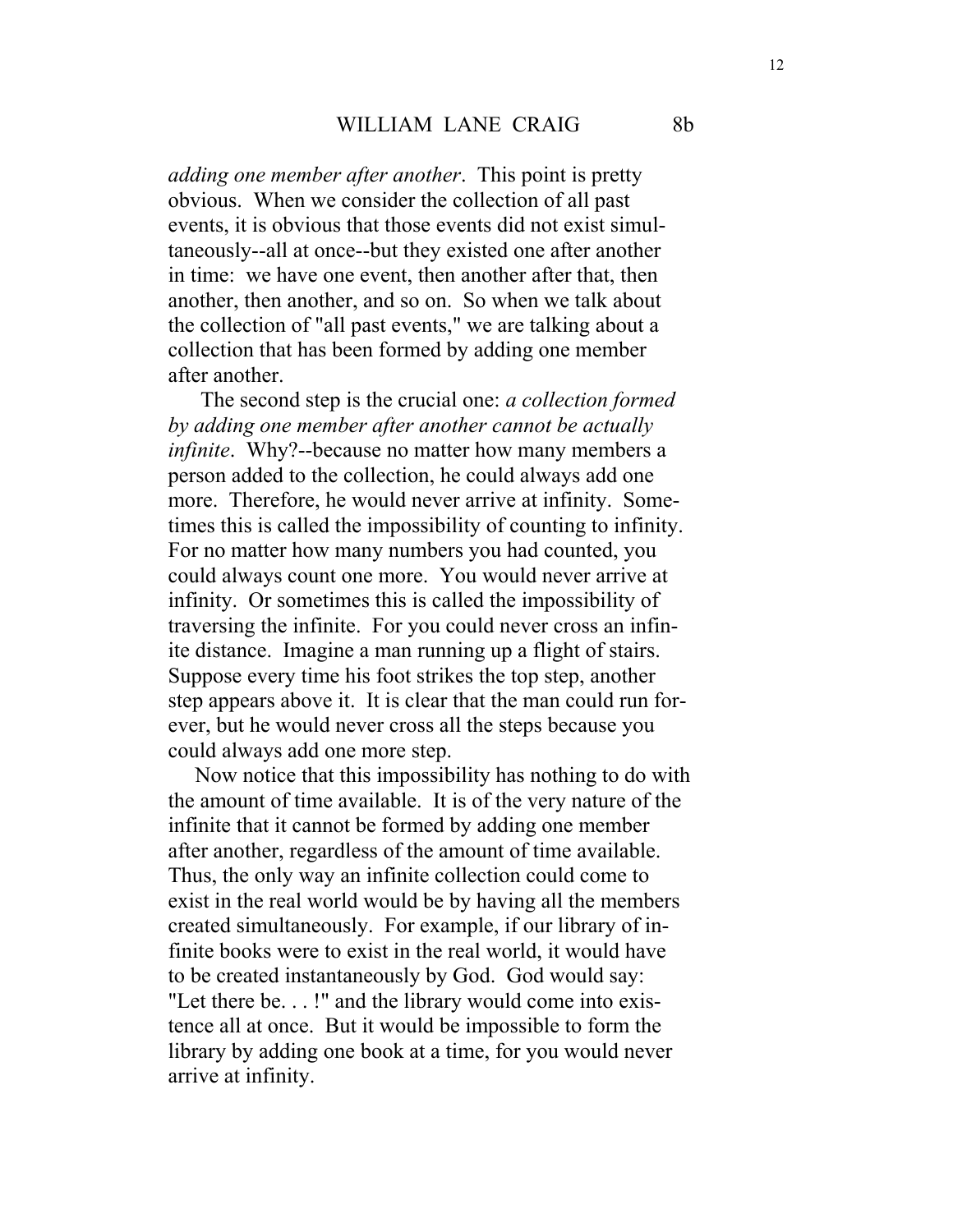Therefore, our conclusion must be: *the series of events in time cannot be actually infinite*. Suppose there were, for example, an infinite number of days prior to today. Then today would never arrive. For it is impossible to cross an infinite number of days to reach today. But obviously, today has arrived. Therefore, we know that prior to today there cannot have been an infinite number of days. That means that the number of days is finite and therefore the universe had a beginning. Contemporary philosophers have shown themselves to be impotent to refute this reasoning.<sup>9</sup> Thus, one of them asks,

 If an infinite series of events has preceded the present moment, how did we get to the present moment? How could we get to the present moment--where we obviously are now--if the present moment was preceded by an infinite series of events? $10$ 

 Concluding that this difficulty has not been overcome and that the issue is still in dispute, Hospers passes on to another subject, leaving the argument unrefuted. Similarly another philosopher comments rather weakly, "It is difficult to show exactly what is wrong with this argument," and with that remark moves on without further ado.<sup>11</sup>

 Therefore, since the series of events in time is a collection formed by adding one member after another, and since such a collection cannot be actually infinite, the series of events in time cannot be actually infinite. And once more, since the universe is nothing else than the series of events, the universe must have had a beginning, which is precisely the point we wanted to prove.

 *The first scientific confirmation*: the evidence from the expansion of the universe. Prior to the 1920's, scientists assumed that the universe as a whole was a stationary object--it was not going anywhere. But in 1929 an astronomer named Edwin Hubble contended that this was not true. Hubble observed that the light from distant galaxies appeared to be redder than it should be. He explained this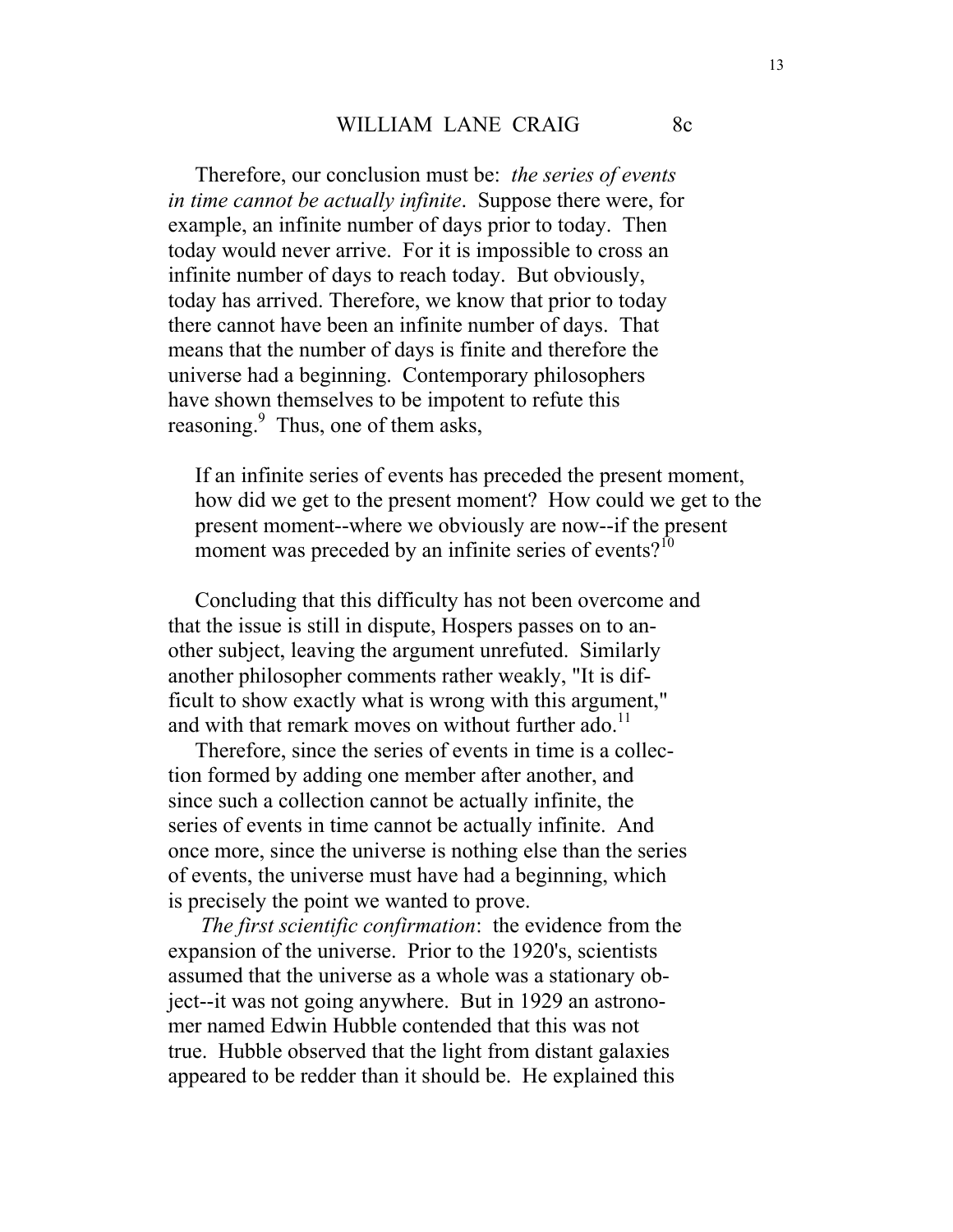by proposing that the universe is expanding. Therefore, the light from the stars is affected since they are moving away from us. But this is the interesting part: Hubble not only showed that the universe is expanding, but that *it is expanding the same in all directions*. To get a picture of this, imagine a balloon with dots painted on it. As you blow up the balloon, the dots get further and further apart. Now those dots are just like the galaxies in space. Everything in the universe is expanding outward. Thus, the relations in the universe do not change, only the distances.

 Now the staggering implication of this is that this means that at some point in the past, *the entire known universe*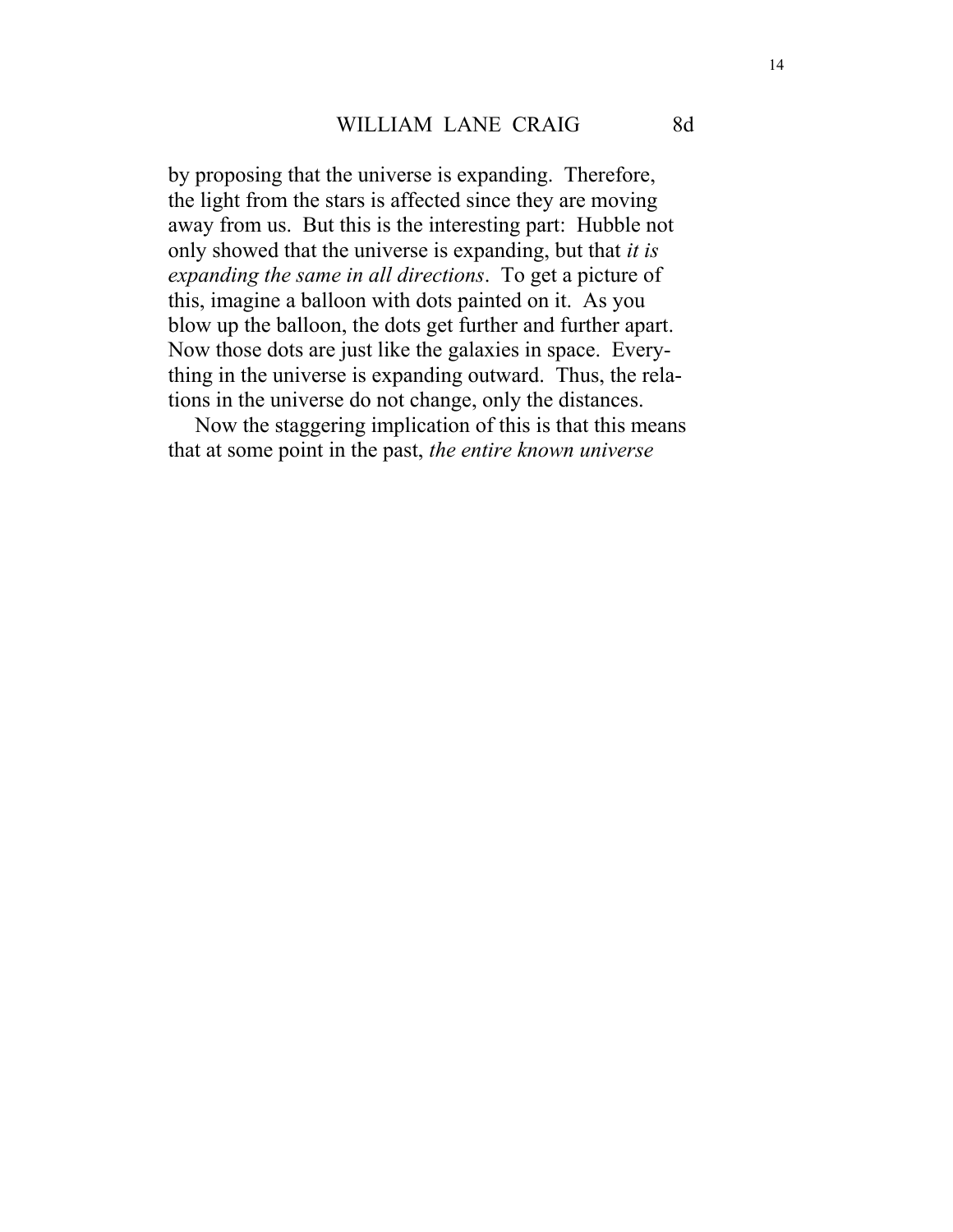was contracted down to a single point, from which it has been expanding ever since. The farther back one goes in the past, the smaller the universe becomes, so that one finally reaches a point of infinite density from which the universe began to expand. That initial event has come to be known as the "big bang."

 How long ago did the big bang occur? Only during the 1970's have accurate estimates become available. In a very important series of six articles published in 1974 and 1975, Allan Sandage and G. A. Tammann estimate that the big bang occurred about 15 billion years ago.<sup>12</sup> Therefore, according to the big bang model, the universe began to exist with a great explosion from a state of infinite density about 15 billion years ago. Four of the world's most prominent astronomers describe that event in these words.

 The universe began from a state of infinite density. Space and time were created in that event and so was all the matter in the universe. It is not meaningful to ask what happened before the big bang; it is somewhat like asking what is north of the north pole. Similarly, it is not sensible to ask where the big bang took place. The point-universe was not an object isolated in space; it was the entire universe, and so the only answer can be that the big bang happened everywhere.<sup>13</sup>

 This event that marked the beginning of the universe becomes all the more amazing when one reflects on the fact that a state of "infinite density" is synonymous to "nothing." There can be no object that possesses infinite density, for if it had any mass at all, it would not be *infinitely* dense. Therefore, as astronomer Fred Hoyle points out, the big bang theory requires the creation of matter from nothing. This is because as one goes back in time, he reaches a point at which, in Hoyle's words, the universe was "shrunk down to nothing at all."<sup>14</sup> Thus, what the big bang model requires is that the universe had a beginning and was created out of nothing.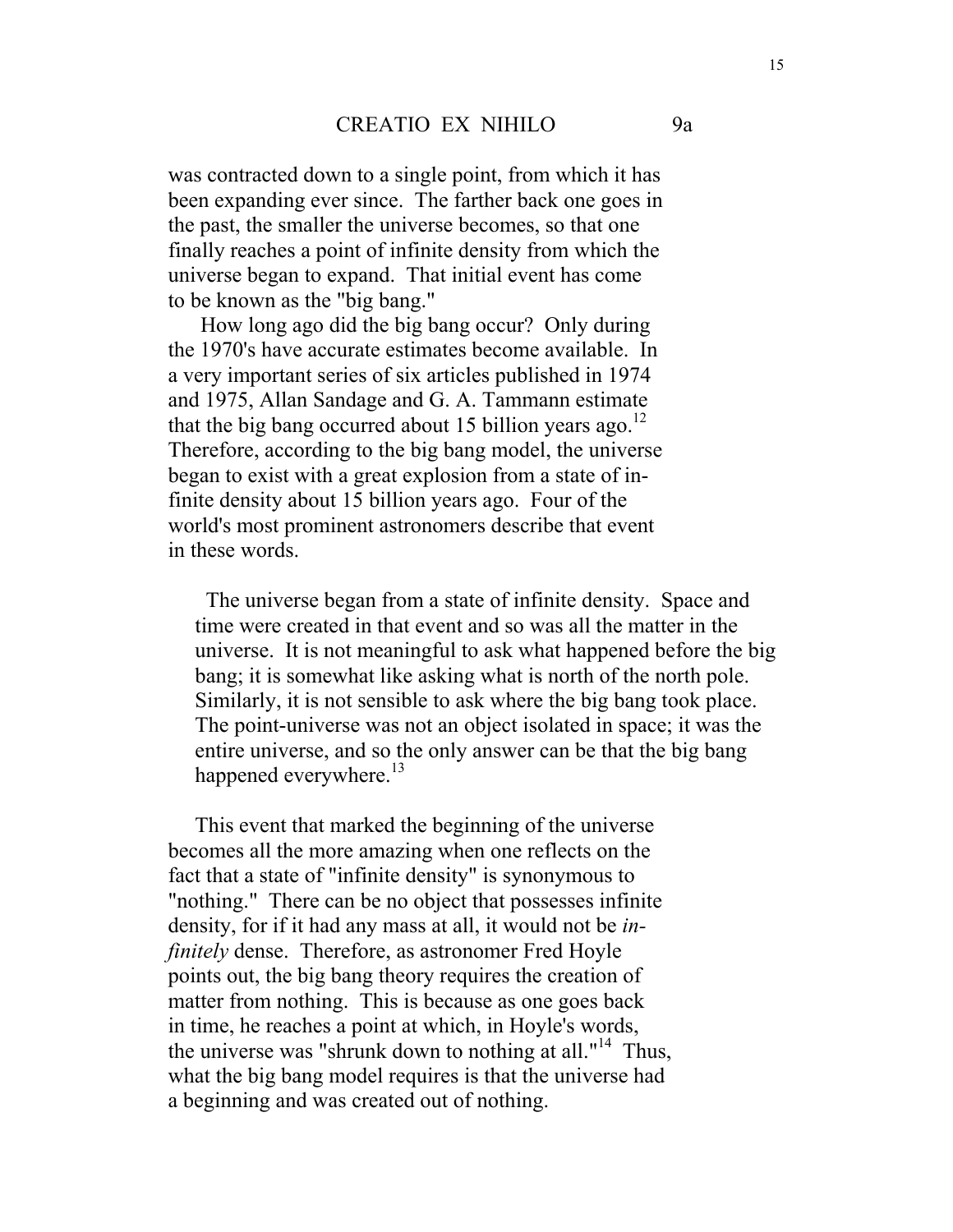Now some people are bothered with the idea that the universe began from nothing. This is too close to the Chrisian doctrine of creation to allow atheistic minds to be comfortable. But if one rejects the big bang model, he has apparently only two alternatives: the steady state model or the oscillating model. Let's examine each of these.

 The steady state model holds that the universe never had a beginning but has always existed in the same state. Ever since this model was first proposed in 1948, it has never been very convincing. According to S. L. Jaki, this theory never secured "a single piece of experimental verification."<sup>15</sup> It always seemed to be trying to explain away the facts rather than explain them. According to Jaki, the proponents of this model were actually motivated by "openly anti-theological, or rather anti-Christian motivations.<sup>16</sup> A second strike against this theory is the fact that a count of galaxies emitting radio waves indicates that there were once more radio sources in the past than there are today. Therefore, the universe is not in a steady state after all. But the real nails in the coffin for the steady state theory came in 1965, when A. A. Penzlas and R. W. Wilson. discovered that the entire universe is bathed with a background of microwave radiation. This radiation background indicates that the universe was once in a very hot and very dense state. In the steady state model no such state could have existed, since the universe was supposed to be the same from eternity. Therefore, the steady state model has been abandoned by virtually everyone. According to Ivan King, "The steady-state theory has now been laid to rest, as a result of clear-cut observations of how things have changed with time."<sup>17</sup>

 But what of the oscillating model of the universe? John Gribbin describes this model,

 The biggest problem with the big bang theory of the origin of the universe is philosophical--perhaps even theological--what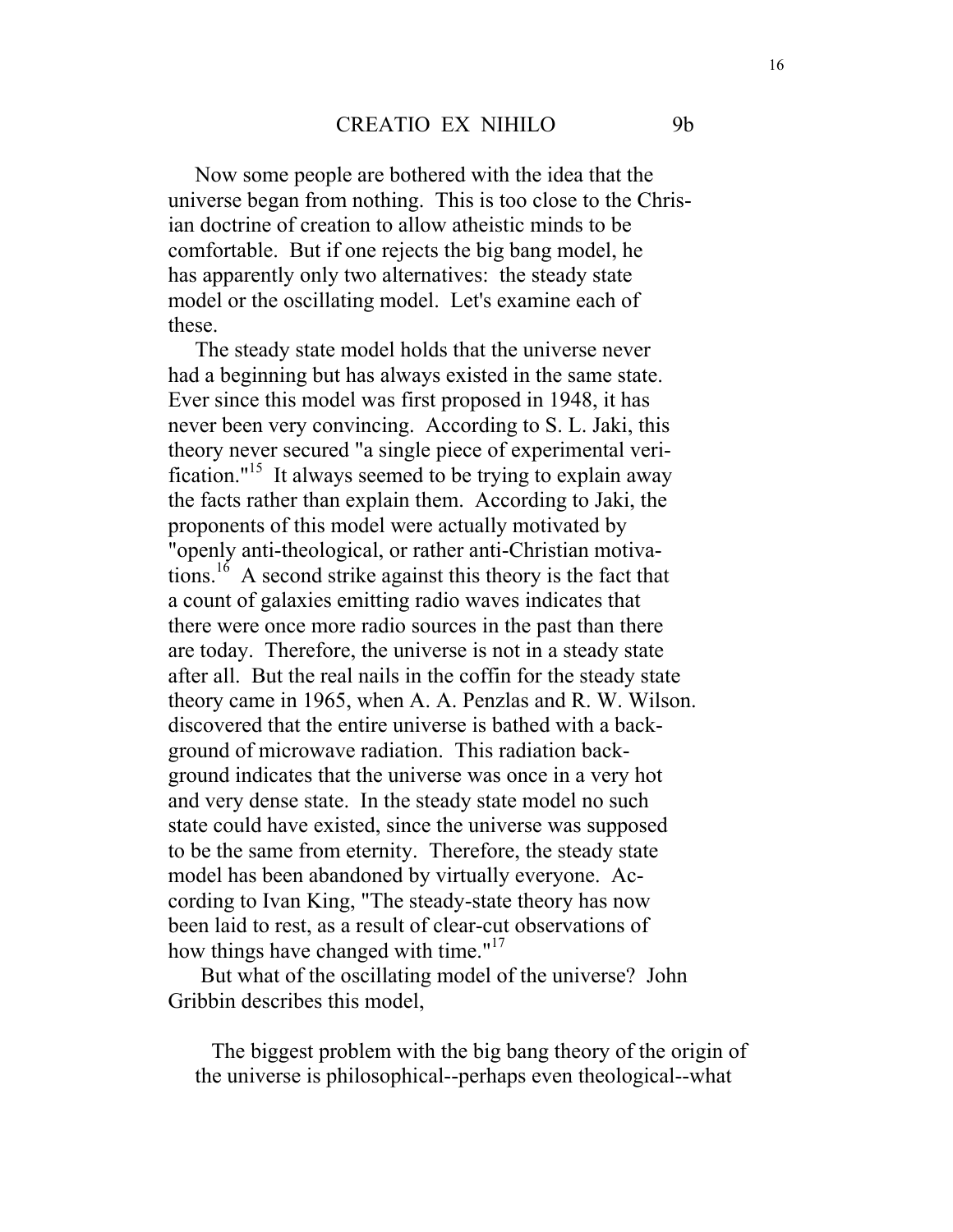was there before the bang? This problem alone was sufficient to give a great initial impetus to the steady state theory, but with that theory now sadly in conflict with the observations the best way around this initial difficulty is provided by a model in which the universe expands, collapses back again, and repeats the cycle indefinitely.<sup>18</sup>

According to this model, the universe is sort of like a spring, expanding and contracting from eternity. It is only in the last three or four years that this model has been discredited. The key question here is whether the universe is "open" or "closed." If it is "closed," then the expansion will reach a certain point, and then the force of gravity will pull everything together again. But if the universe is "open," then the expansion will never stop, but will just go on and on forever. Now clearly, if the universe is open, then the oscillating model is false. For if the universe is open, it will never contract again.

 Scientific evidence seems to indicate that the universe is open. The crucial factor here is the density of the universe. Scientists have estimated that if there are more than about three hydrogen atoms per cubic meter on the average throughout the universe, then the universe would be closed. That may not sound like very much, but remember that most of the universe is just empty space. I shall not go into all the technicalities of how scientists measure the density of the universe, $19$  but let me simply report their conclusions. According to the evidence, the universe would have to be at least ten times denser than it is for the universe to be closed.<sup>20</sup> Therefore, the universe is open by a wide margin. Let me share with you the conclusion of Alan Sandage: (1) the universe is open, (2) the expansion will not reverse, and (3) the universe has happened only once and the expansion will never stop.<sup>21</sup> The evidence therefore appears to rule out the oscillating model, since it requires a closed universe. But just to drive the point home, let me add that the oscillating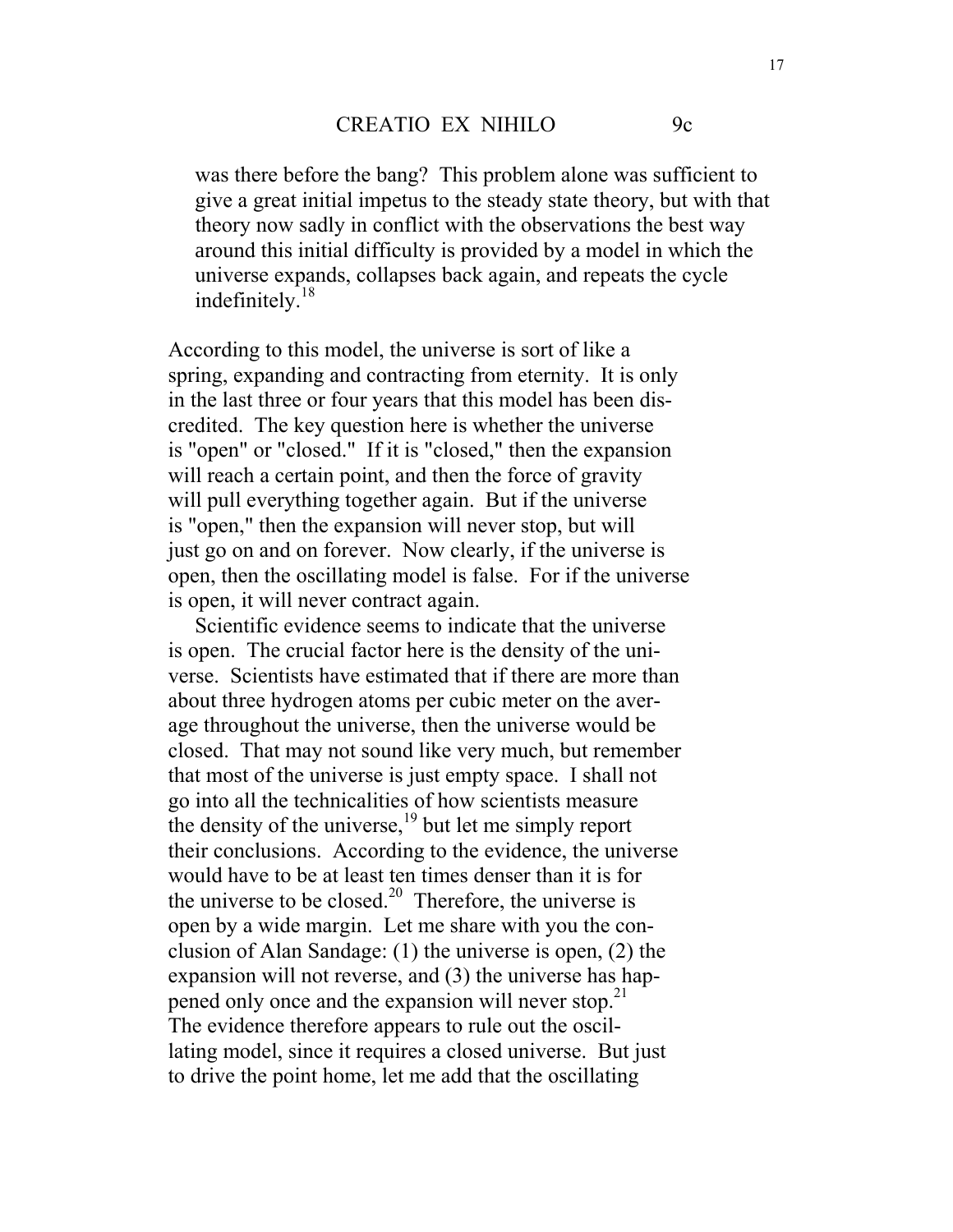# CREATIO EX NIHILO 9d

model of the universe is only a theoretical possibility, not a real possibility. As Dr. Tinsley of Yale observes, in oscillating models

 . . . even though the mathematics says that the universe oscillates, there is no known physics to reverse the collapse and bounce back to a new expansion. The physics seems to say that those models start from the big bang, expand, collapse, then end.<sup>22</sup>

Hence, it would be impossible for the universe to be oscillating from eternity. Therefore, this model is doubly impossible.

 *The second scientific confirmation*: the evidence from thermodynamics. According to the second law of thermodynamics, processes taking place in a closed system always tend toward a state of equilibrium. In other words,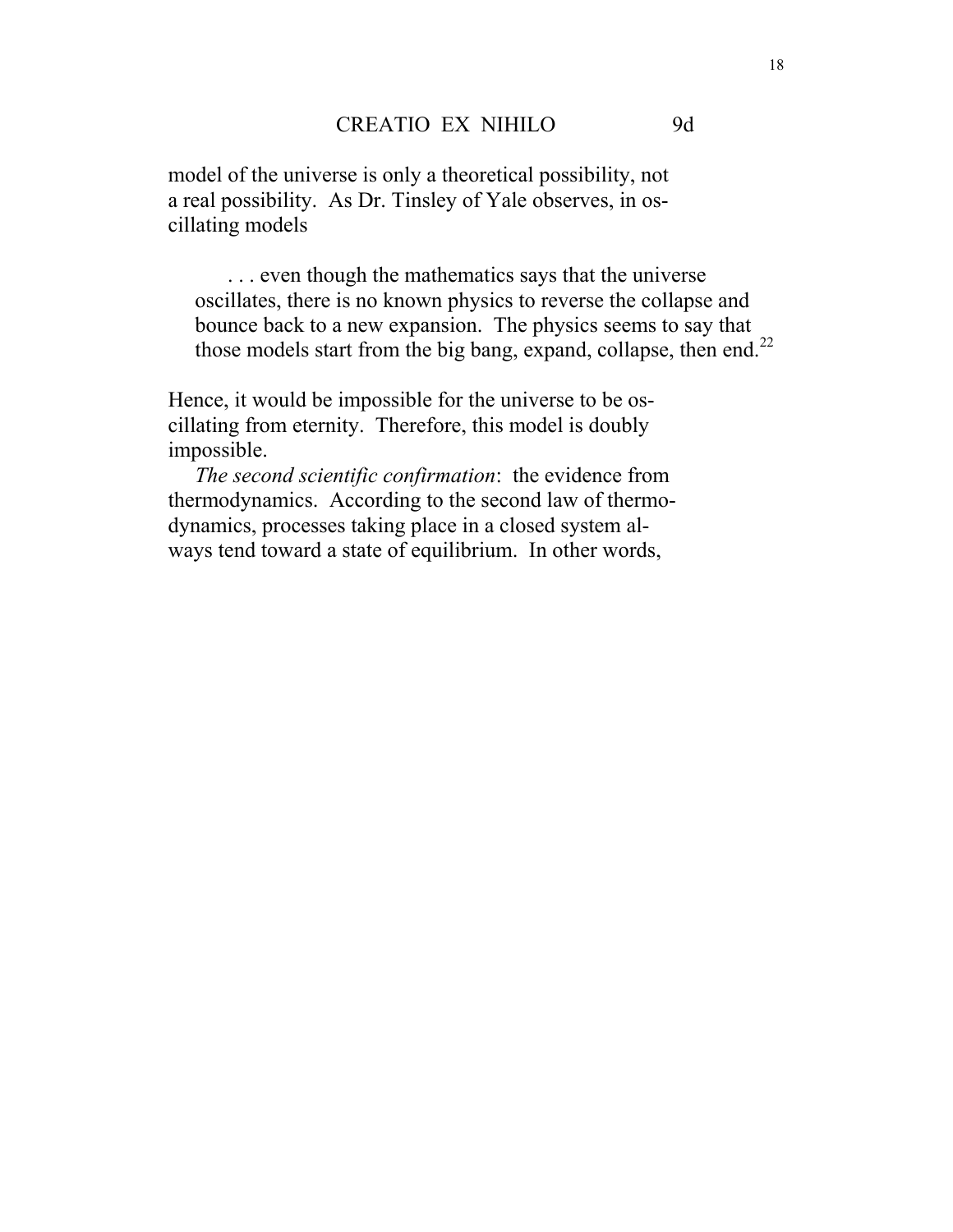unless energy is constantly being fed into a system, the processes in the system will tend to run down and quit. For example, if I had a bottle that was a sealed vacuum inside, and I introduced into it some molecules of gas, the gas would spread itself out evenly inside the bottle. It is virtually impossible for the molecules to retreat, for example, into one corner of the bottle and remain. This is why when you walk into a room, the air in the room never separates suddenly into oxygen at one end and nitrogen at the other. It is also why when you step into your bath you may be confident that it will be pleasantly warm instead of frozen solid at one end and boiling at the other. It is clear that life would not be possible in a world in which the second law of thermodynamics did not operate.

 Now our interest in the law is what happens when it is applied to the universe as a whole. The universe is a gigantic closed system, since it is everything there is and there is nothing outside it.<sup>23</sup> What this seems to imply then is that, given enough time, the universe and all its processes will run down and the entire universe will slowly grind to a halt. This is known as the heat death of the universe. Once the universe reaches this state, no further change is possible. The universe is dead.

 There are two possible types of heat death for the universe. If the universe is "closed," then it will die a hot death. Tinsley describes such a state:

 If the average density of matter in the universe is great enough, the mutual gravitational attraction between bodies will eventually slow the expansion to a halt. The universe will then contract and collapse into a hot fireball. There is no known physical mechanism that could reverse a catastrophic big crunch. Apparently, if the universe becomes dense enough, it is in for a hot death.<sup>24</sup>

If the universe is closed, it is in for a fiery death from which it will never re-emerge. But suppose, as is more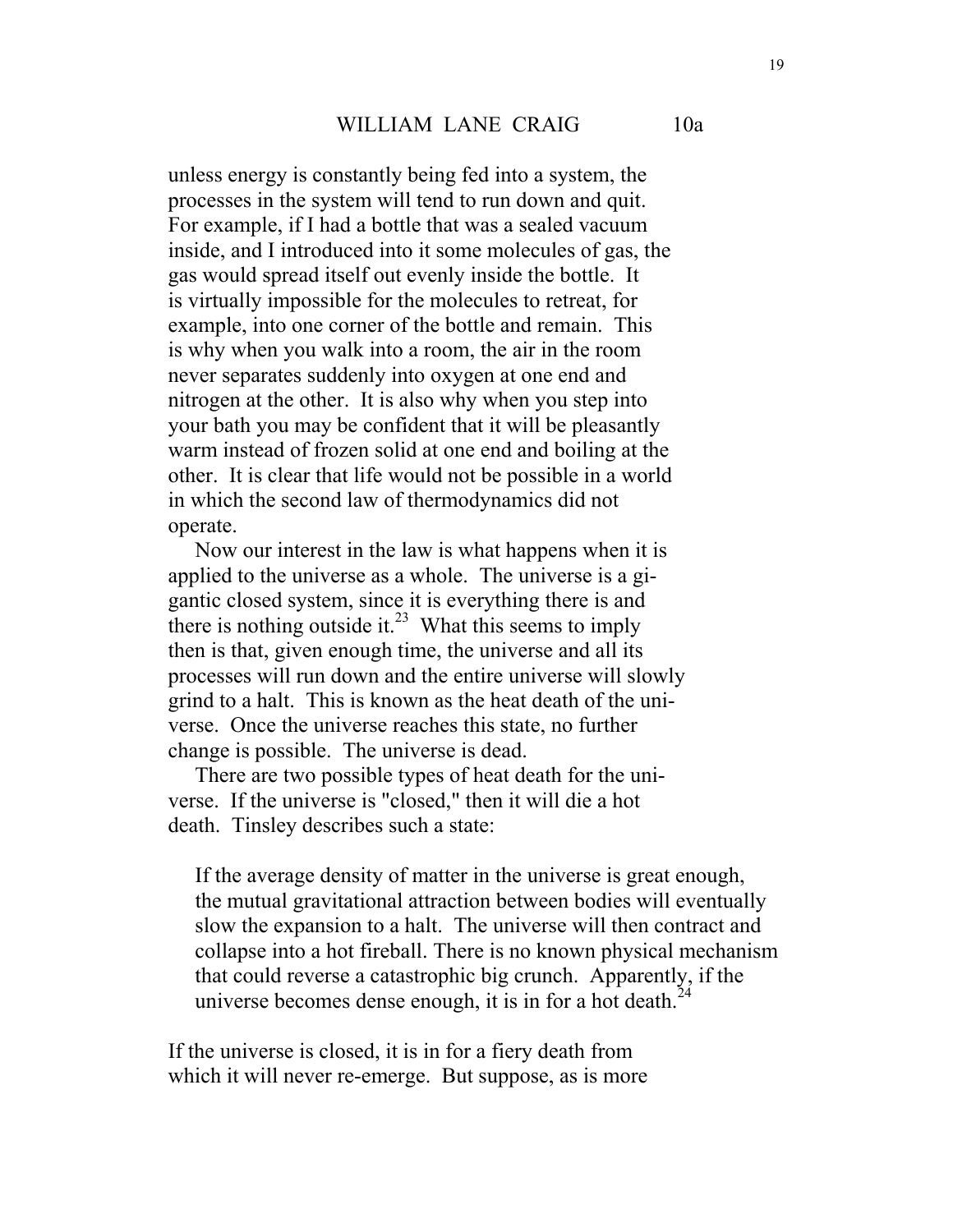likely, the universe is "open." Tinsley describes the final state of this universe:

 If the universe has a low density, its death will be cold. It will ex pand forever, at a slower and "lower rate. Galaxies will turn all of their gas into stars, and the stars will burn out. Our own sun will become a cold, dead remnant, floating among the corpses of other stars in an increasingly isolated milky way.<sup>25</sup>

Eventually, equilibrium will prevail throughout, and the entire universe will reach its final state from which no change will occur.

 Now the question that needs to be asked is this: If given enough time, the universe will reach heat death, then why is it not in a state of heat death now if it has existed forever, from eternity? If the universe did not begin to exist, then it should now be in a state of equilibrium. Its energy should be all used up. For example, I have a very loud wind-up alarm clock. If I hear that the clock is ticking --which is no problem, believe me--then I know that at some point in the recent past, it was wound up and has been running down since then. It is the same with the universe. Since it has not yet run down, this means, in the words of one baffled scientist, "In some way the universe must have been wound up."<sup>26</sup>

 Some scientists have tried to escape this conclusion by arguing that the universe oscillates back and forth from eternity and so never reaches a final state of equilibrium. I have already observed that such a model of the universe is a physical impossibility. But suppose it were possible. The fact is that the thermodynamic properties of this model imply the very beginning of the universe that its proponents seek to avoid. For as several scientists have pointed out, each time the model universe expands it would expand a little further than before. Therefore if you traced the expansions back in time they would get smaller and smaller and smaller. Therefore, in the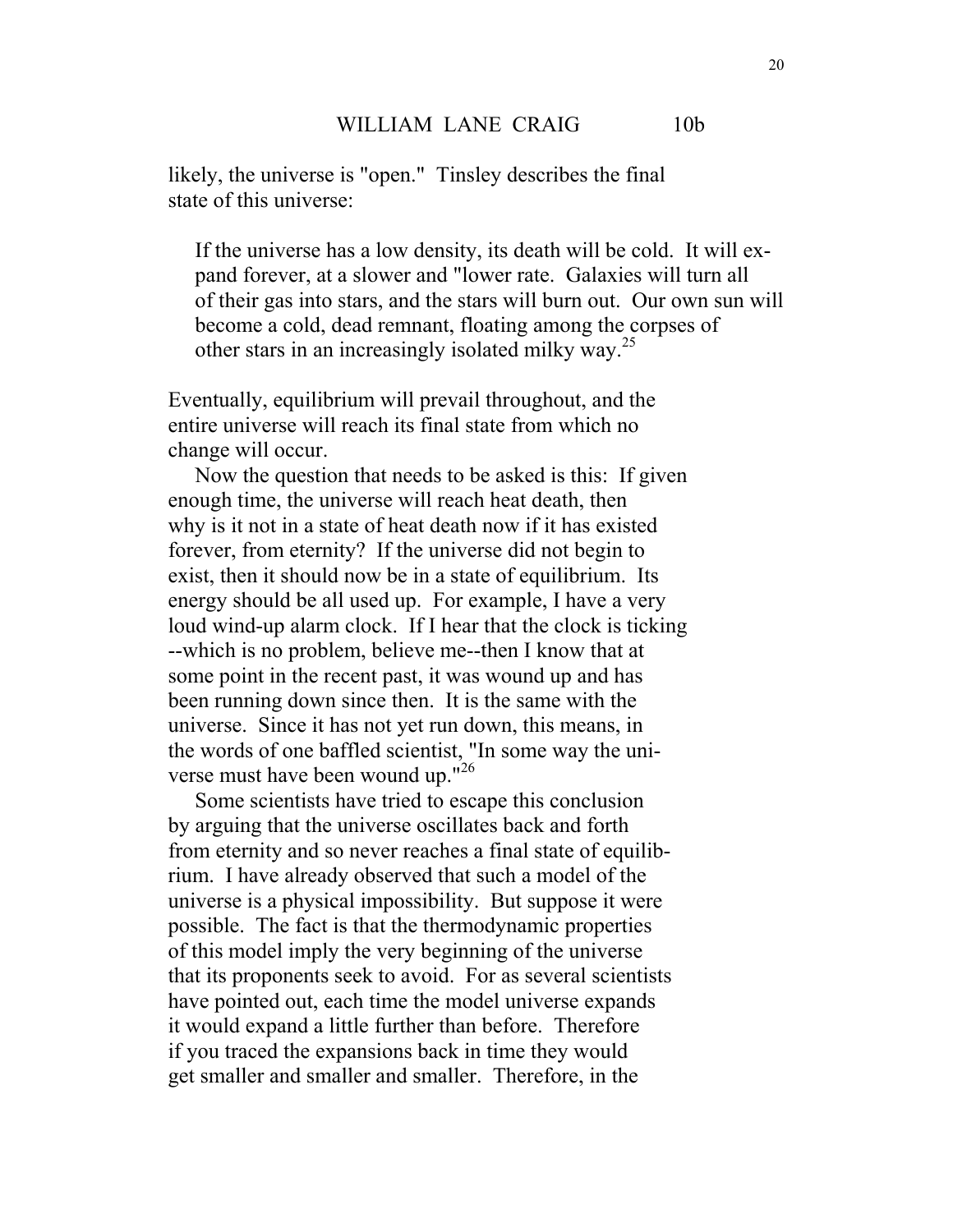words of one scientific team, "The multicycle model has an infinite future, but only a finite past." $27$  As yet another writer points out, this implies that the oscillating model of the universe still requires an origin of the universe prior to the smallest cycle.<sup>28</sup>

 Traditionally, two objections have been urged against the thermodynamic argument.<sup>29</sup> First, the argument does not work if the universe is infinite. I have two replies to this. (a) The universe is not, in fact, infinite. An actually spatially infinite universe would involve all the absurdities entailed in the existence of an actual infinite. But if the universe is torus-shaped, then it may be both open and finite. The objection is therefore irrelevant (b) Even if the universe were infinite, it would still come to equilibrium. As one scientist explained in a letter to me, if every finite region of the universe came to equilibrium, then the whole universe would come to equilibrium.<sup>30</sup> This would be true even if it had an infinite number of finite regions This is like saying that if every part of a fence is green, then the whole fence is green, even if there are an infinite number of pickets in the fence. Since every single finite region of the universe would suffer heat death, so would the whole universe. Therefore, the objection is invalid.

 The second objection is that maybe the present state of the universe is just a fluctuation in an overall state of equilibrium. In other words, the present energy is sort of like just the ripple on the surface of a still pond. But this objection loses all sense of proportion. Fluctuations are so tiny, they are important only in systems where you have a few atoms. In a universe at equilibrium, fluctuations would be imperceptible.<sup>31</sup> A chart showing fluctuations in such a universe would be simply a straight line. Therefore, since the present universe is in disequilibrium, what are we to conclude? According to the English scientist P. C. W. Davies, the universe must have been created a finite time ago and is in the process of winding down.32 He says the present disequilibrium cannot be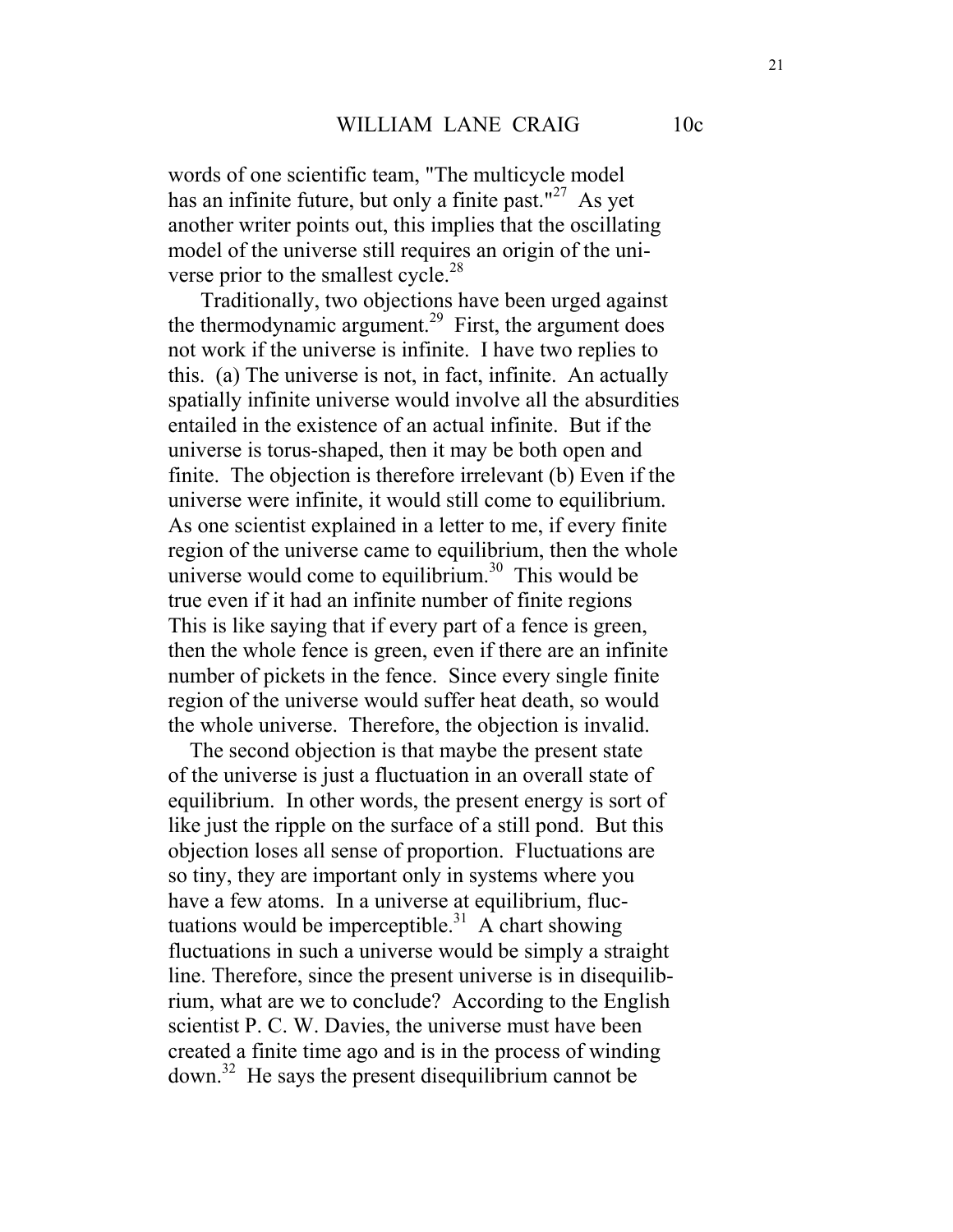a fluctuation from a prior state of equilibrium, because prior to this creation event the universe simply did not exist. Thus, Davies concludes, even though we may not like it, we must conclude that the universe's energy "was simply 'put in' at the creation as an initial condition."<sup>33</sup>

 Thus, we have two philosophical arguments and two scientific confirmations of the point we set out to defend: the universe began to exist. In light of these four reasons, I think we are amply justified in affirming the first alternative of our first disjunction: *the universe had a beginning.* 

## **Was the Beginning Caused?**

 Having concluded that the evidence points to a beginning of the universe, let's now turn to our second set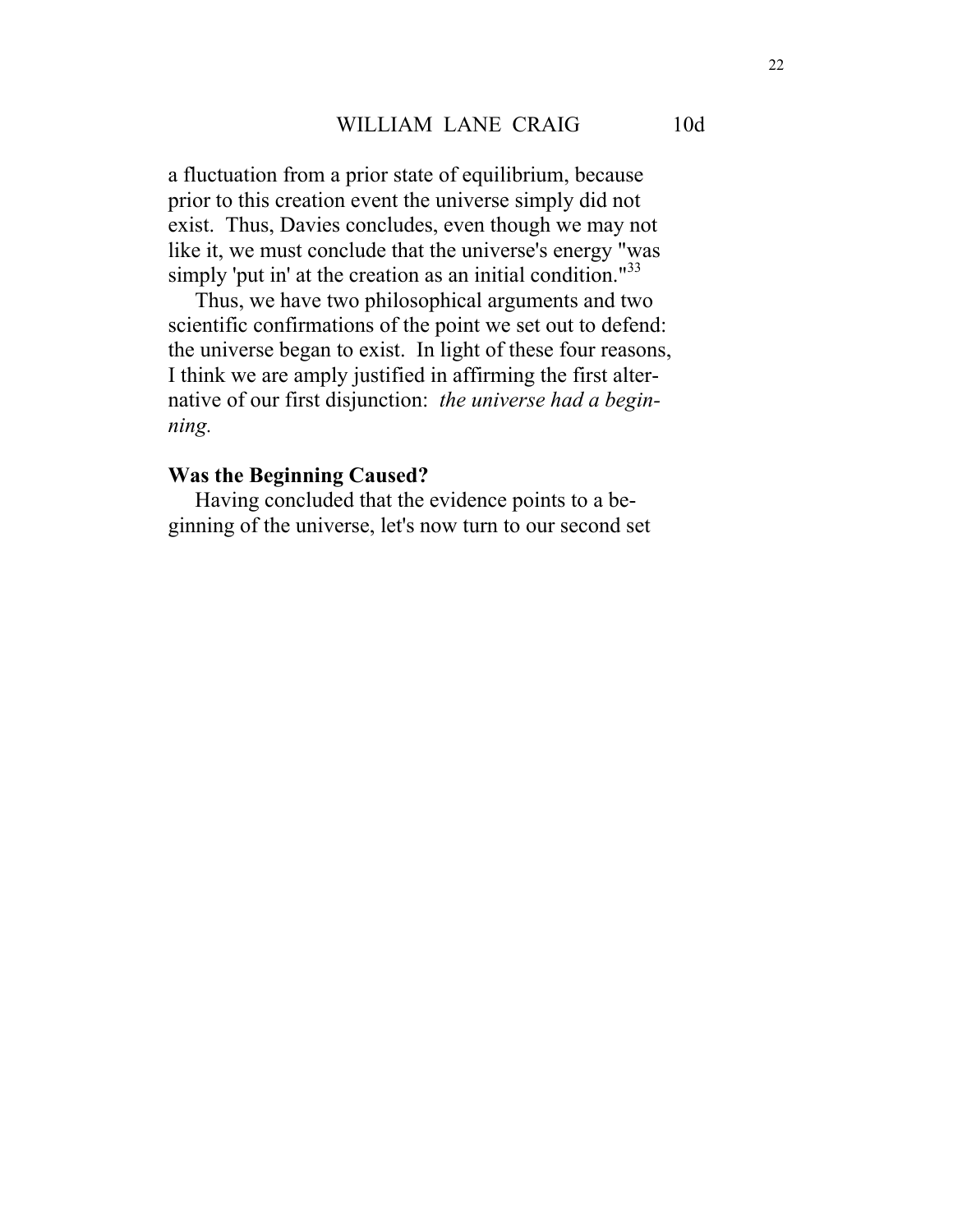of alternatives: the beginning of the universe was either caused or not caused. I am not going to give a lengthy defense of the point that the beginning of the universe must have been caused. I do not think I need to. For probably no one in his right mind sincerely believes that the universe could pop into existence uncaused out of nothing. Even the famous sceptic David Hume admitted that it is preposterous to think anything could come into existence without a cause.<sup>34</sup> This is doubly true with regard to the entire universe. As the English philosopher C. D. Broad confessed, "I cannot really believe in anything beginning to exist without being caused by something else which existed before and up to the moment when the thing in question began to exist." $35$  As still another philosopher has said, "It seems quite inconceivable that our universe could have sprung from an absolute void. If there is anything we find inconceivable it is that something could arise from nothing,"<sup>36</sup> The old principle that "out of nothing nothing comes" is so manifestly true that a sincere denial of this point is practically impossible.

 This puts the atheist on the spot. For as Anthony Kenny explains, "A proponent of (the big bang) theory, at least if he is an atheist, must believe that the matter of the universe came from nothing and by nothing." $37$  That is a pretty hard pill to swallow. In terms of sheer "believability," I find it intellectually easier to believe in a God who is the cause of the universe than in the universe's popping into existence uncaused out of nothing or in the universe's having existed for infinite time without a beginning. For me these last two positions are intellectually inconceivable, and it would take more faith for me to believe in them than to believe that God exists. But at any rate, we are not dependent upon just "believability," for we have already seen that both philosophical and empirical reasoning points to a beginning for the universe, So the alternatives are only two: either the universe was caused to exist or it sprang into existence wholly uncaused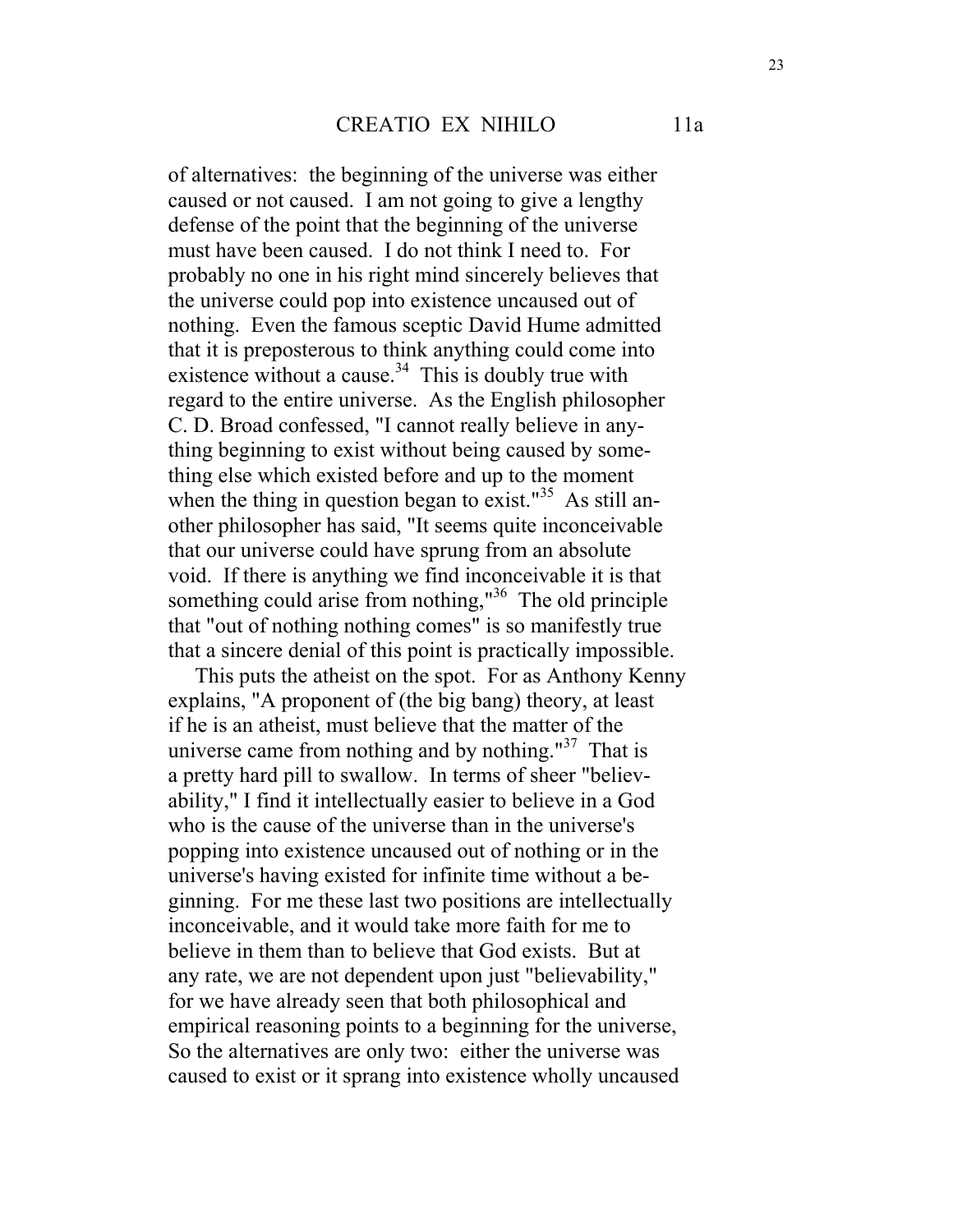out of nothing about fifteen billion years ago. The first alternative is eminently more plausible.

 It is interesting to examine the attitude of scientists toward the philosophical and theological implications of their own big bang model. It is evident that there are such implications, for as one scientist remarks, "The problem of the origin (of the universe) involves a certain metaphysical aspect which may be either appealing or revolting."38 Unfortunately, the man of science is, as Albert Einstein once observed, "a poor philosopher,"<sup>39</sup> For these implications seem either to escape or not to interest most scientists. Since no empirical information is available about what preceded the big bang, scientists simply ignore the issue. Thus, Hoyle, after explaining that the big bang model cannot inform us as to where the matter came from or why the big bang occurred, comments, "It is not usual in present day cosmological discussions to seek an answer to this question; the question and its answer are taken to be outside the range of scientific discussion."40 But while this attitude may satisfy the scientist, it can never satisfy the philosopher. For as one scientist admits, the big bang model only describes the initial conditions of the universe, but it cannot explain them. $41$  As yet another astronomer concludes, "So the question 'How was the matter created in the first place?' is left unanswered." $42$  Thus, science begs off answering the really ultimate question or where the universe came from. Scientific evidence points to a beginning of the universe; as rigorous scientists we may stop there and bar further inquiry, but as thinking men must we not inquire further until we come to the cause of the beginning of the universe?

 Either the universe was caused to exist or it just came into existence out of nothing by nothing. Scientists refuse to discuss the question; but philosophers admit that it is impossible to believe in something's coming to exist uncaused out of nothing. Therefore, I think that an unprej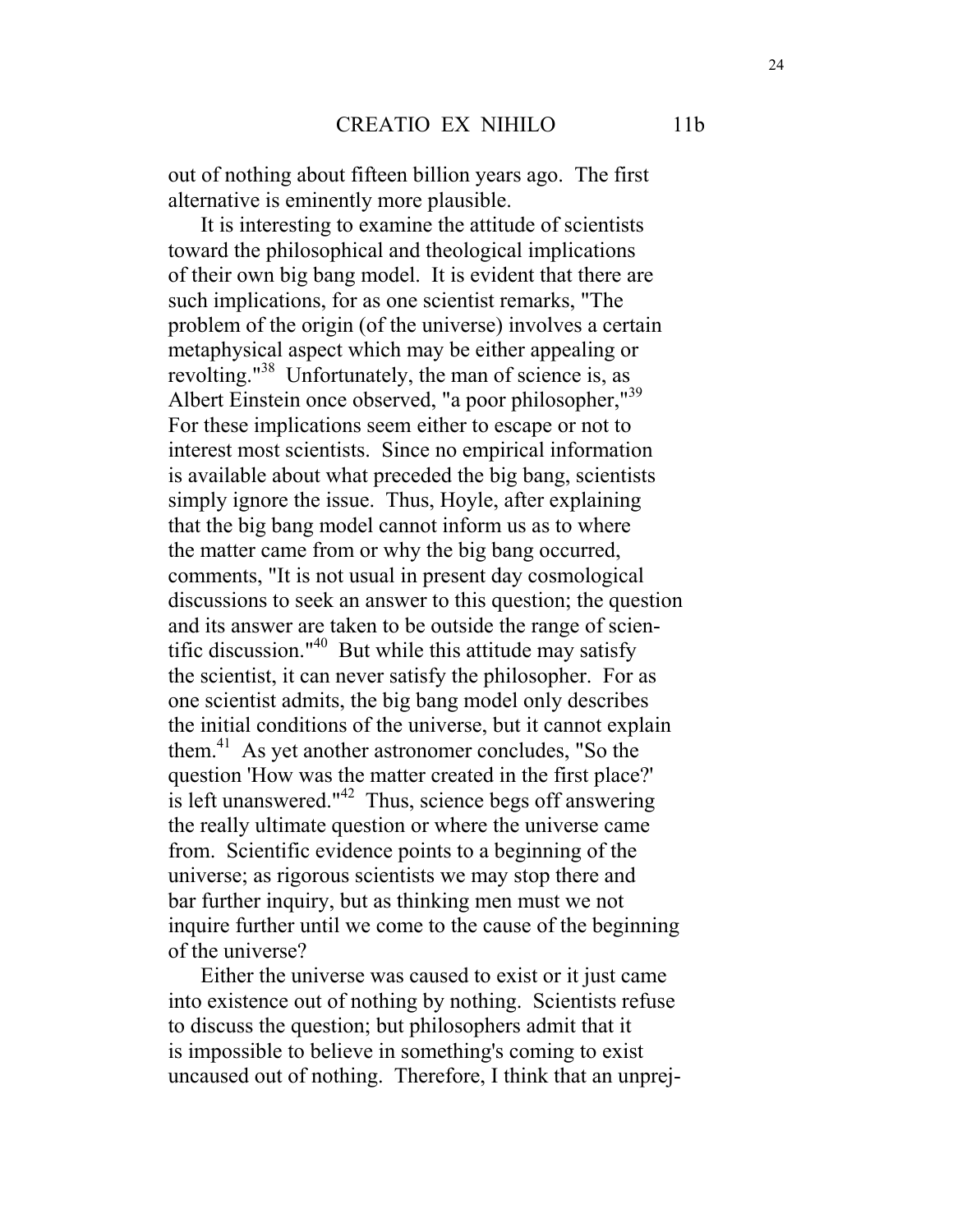udiced inquirer will have to agree that the beginning of the universe was caused, which is the second point we set out to prove: the universe was caused to exist.

 Now this is a truly remarkable conclusion. For this means that the universe was caused to exist by something beyond it and greater than it. Think of what that means! This ought to fill us with awe, for it is no secret that the Bible begins with these words, "In the beginning God created the heavens and the earth."

#### **Personal or Impersonal Creator?**

 I think there is good reason to believe that the cause of the universe is a personal creator. This is our third set of alternatives: *personal or not personal*.

 The first event in the series of past events was, as we have seen, the beginning of the universe. Furthermore, we have argued that the event was caused. Now the question is: If the cause of the universe is eternal, then why isn't the universe also eternal, since it is the effect of the cause? Let me illustrate what I mean. Suppose we say the cause of water's freezing is the temperature's falling below 0 degrees. Whenever the temperature is below 0 degrees, the water is frozen. Therefore, if the temperature is always below 0 degrees, the water is always frozen. Once the cause is given, the effect must follow. So if the cause were there from eternity, the effect would also be there from eternity. If the temperature were below 0 degrees from eternity, then any water around would be frozen from eternity. But this seems to imply that if the cause of the universe existed from eternity then the universe would have to exist from eternity. And this we have seen to be false.

 One might say that the cause came to exist just before the first event. But this will not work, for then the cause's coming into existence would be the first event, and we must ask all over again for its cause. But this cannot go on forever, for we have seen that a beginningless series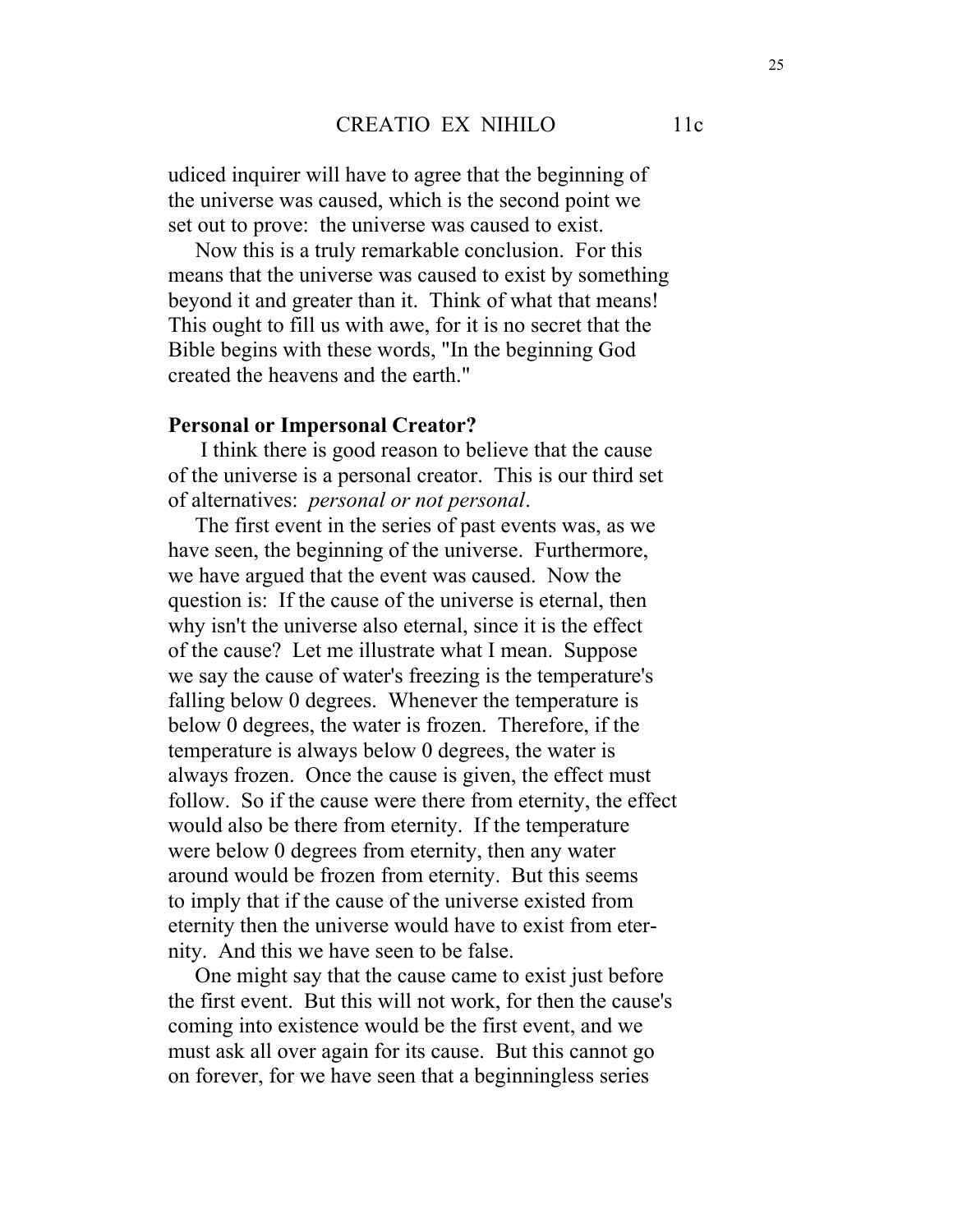of events cannot exist. So there must be an absolutely first event, before which there was no change, no previous event. We have seen that this first event was caused. But the question then is: how can a first event come to exist if the cause of that event is always there? Why isn't the effect as eternal as the cause? It seems to me that there is only one way out of this dilemma. That is to say that the cause of the universe is personal and chooses to create the universe in time. In this way God could exist changelessly from eternity, but choose to create the world in time. By "choose" I do not mean God changes his mind. I mean God intends from eternity to create a world in time. Thus, the cause is eternal, but the effect is not. God chooses from eternity to create a world with a beginning;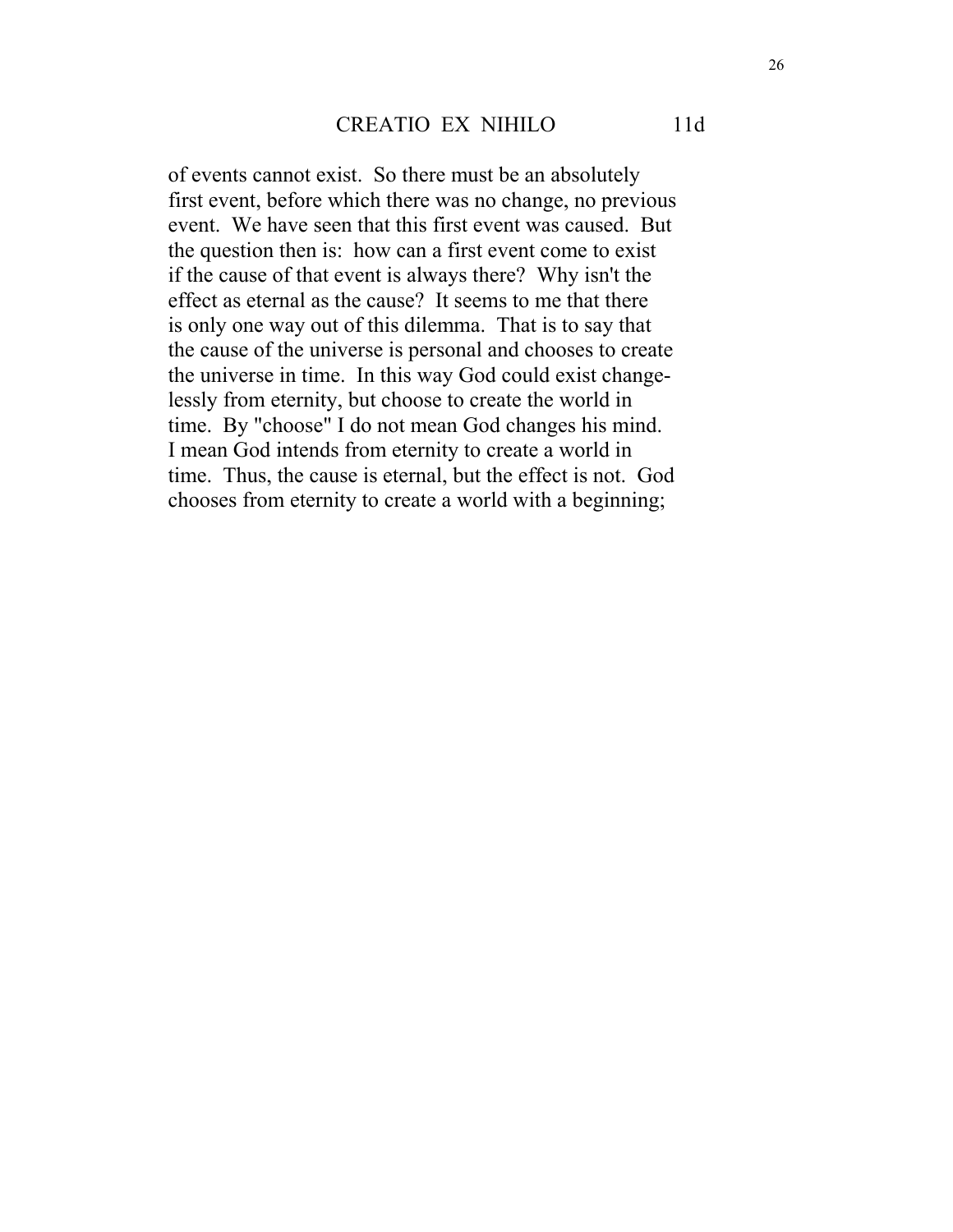therefore, a world with a beginning comes to exist. Hence, it seems to me that the only way a universe can come to exist is if a Personal Creator of the universe exists. And I think we are justified in calling a personal creator of the universe by the name "God."

 I would just like to make a few concluding remarks on God's relationship to time. Many people say God is outside time. But this is not what the Bible says. According to James Barr in his book *Biblical Words for Time*, the Bible does not make it clear whether God is eternal in the sense that he is outside time or whether he is eternal in the sense of being everlasting throughout all time. $43$ Thus, the issue must be decided philosophically. It seems to me that prior to creation God is outside time, or rather there is no time at all. For time cannot exist unless there is change. And prior to creation God would have to be changeless. Otherwise, you would get an infinite series of past events in God's life, and we have seen such an infinite series is impossible. So God would be changeless and, hence, timeless prior to creation. I think that the doctrine of the Trinity can help us to understand this. Before creation, the Father, Son, and Holy Spirit existed in a perfect and changeless love relationship. God was not lonely before creation. In the tri-unity of his own being, he had full and perfect personal relationships. So what was God doing before creation? Someone has said, "He was preparing hell for those who pry into mysteries." Not at all He was enjoying the fullness of divine personal relationships with an eternal plan for the creation and salvation of human persons. The Bible says Christ "had been chosen by God before the creation of the world, and was revealed in these last days for your sake."<sup>44</sup> Nor was this plan decided on several eons ago. It is an eternal plan: The Bible says, "God did this according to his eternal purpose which he achieved through Christ Jesus our Lord."<sup>45</sup> Why did God do this? Not because he needed us, but simply out of his grace and love.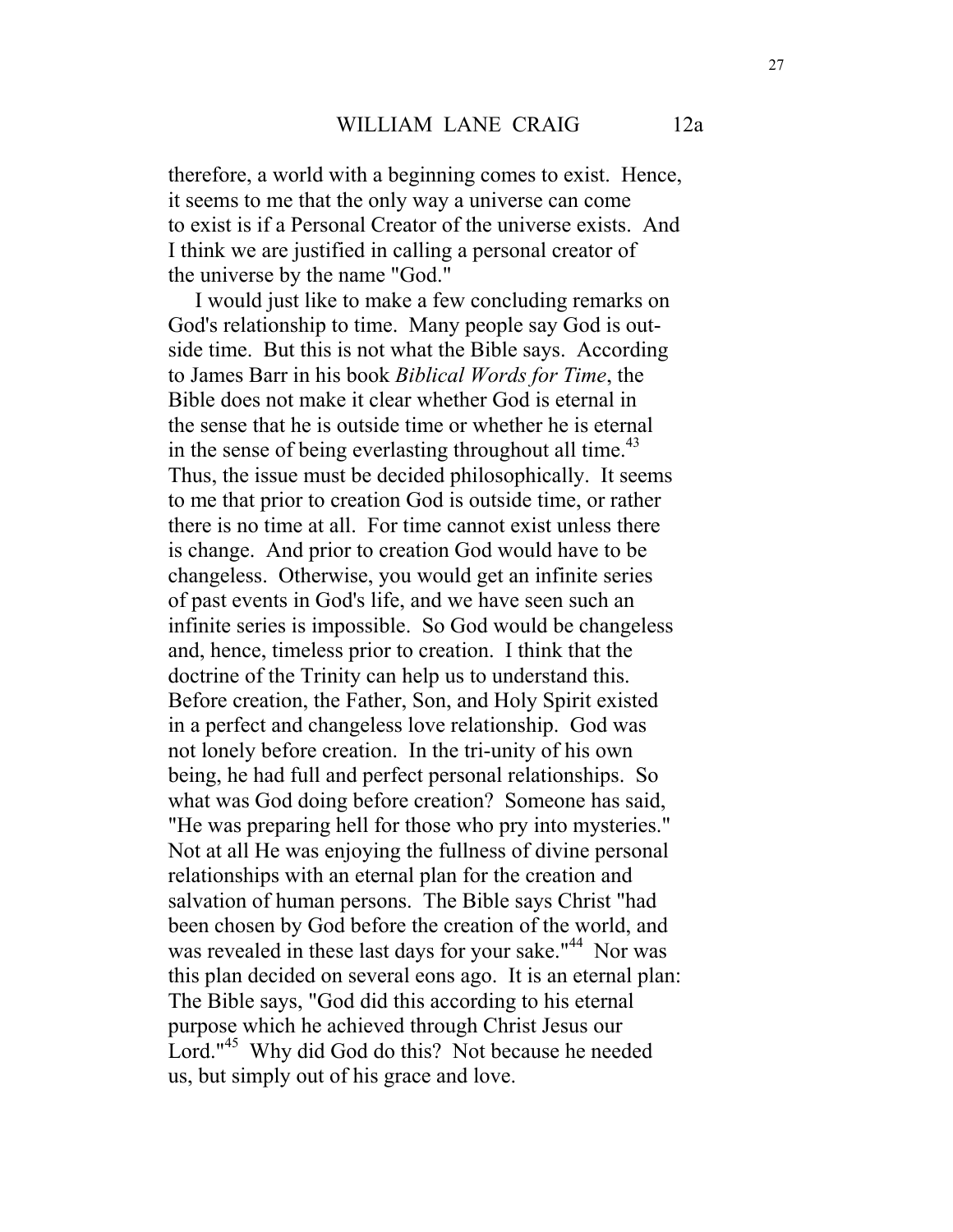So in my opinion, God was timeless prior to creation, and He created time along with the world. From that point on God places Himself within time so that He can interact with the world He has created. And someday God will be done with this creation. The universe will not, in fact, suffer cold death, for God will have done with it by then. The Bible says,

 You, Lord, in the beginning created the earth, and with your own hands you made the heavens. They will all disappear, but you will remain; they will all grow old like clothes. You will fold them up like a coat, and they will be changed like clothes. But you are always the same, and you will never grow old.<sup>46</sup>

 We have thus concluded to a personal Creator of the universe who exists changelessly and independently prior to creation and in time subsequent to creation. This is the central idea of what theists mean by "God."

## REFERENCES

- 1G. W. Leibniz, "The Principles of Nature and of Grace, Based on Reason," in *Leibniz Selections*, ed. Philip P. Wiener, The Modern Student's Library (New York: Charles Scribner's Sons, 1951), p. 527.
- 2Norman Malcolm, *Ludwig Wittgenstein: A Memoir* (London: Oxford University Press,1958), p. 70.
- 3J. J. C. Smart, "The Existence of God," *Church Quarterly Review*  156 (1955): 194.
- 4Bertrand Russell and F. C. Copleston, "The Existence of God," in *Existence of God*, ed. with an Introduction by John Hick, Problems of Philosophy Series (New York: Macmillan & Co., 1964), pp. 174, 176.
- 5Bertrand Russell, "A Free Man's Worship," in *Why I Am Not a Christian*. ed. Paul Edwards (New York: Simon & Schuster, 1957), p. 107.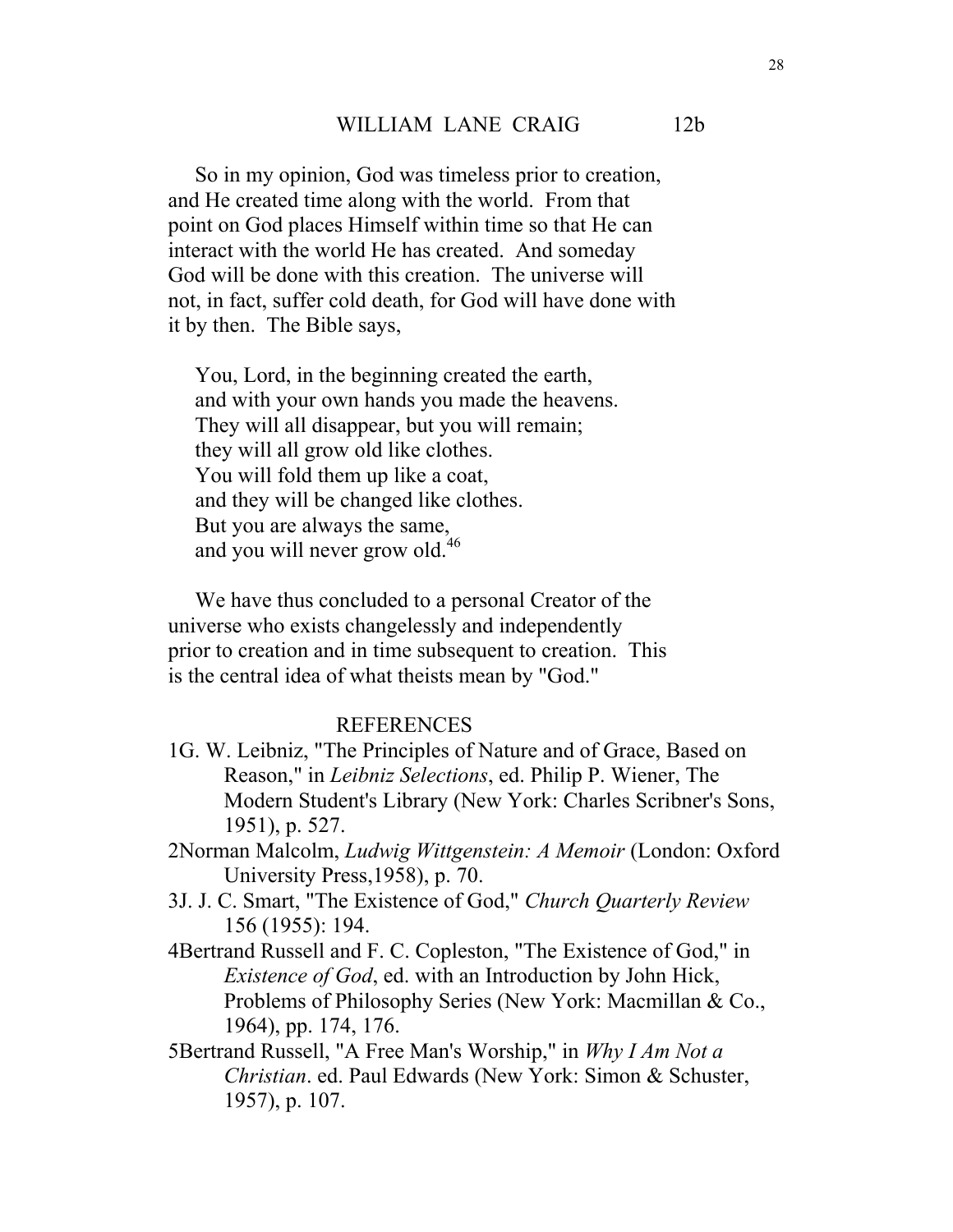- 6See Abraham A. Fraenkel, *Abstract Set Theory*, 2d rev. ed. (Amsterdam: North-Holland Publlshmg Co., 1961), pp. 5-6.
- 7David Hilbert, "On the Infinite," in *Philosophy of Mathematics*, ed. with an Introduction by Paul Benacerraf and Hilary Putnam (Englewood: Cliffs, N.J.: Prentice-Hall, 1964), pp. 139, 141. 8*Ibid*., p. 151.
- 9For an in-depth discussion of this see my forth-coming book with Macmillan, *The* Kalam *Cosmological Argument*, Appendixes 1 and 2.
- 10John Hospers, *An Introduction to Philosophical Analysis*, 2d ed. (London: Routledge & Kegan Paul, 1967), p. 434.
- 11William L. Rowe, *The Cosmological Argument* (Princeton, N.J.: Princeton University Press, 1975), p. 122.
- 12Allan Sandage and G. A. Tammann, "Steps Toward the Hubble Constant. I-VI," *Astrophysical Journal* 190 (1974): 525-38; 191 (1974) 603-21; 194 (1974): 223-43, 559-68; 196 (1975): 313-28; 197 (1975): 265-80.
- 13J. Richard Gott III, James E. Gunn, David N. Schramm, Beatrice M. Tinsley, "Will the Universe Expand Forever?" *Scientific American*, March 1976, p. 65. This article is a popular rewrite of their article, "An Unbound Universe?" *Astrophysical Journal* 194 (1974): 543-53.
- 14Fred Hoyle, *Astronomy and Cosmology: A Modern Course* (San Francisco: W. H. Freeman & Co., 1975), p. 658.
- 15Stanley L. Jaki, *Science and Creation* (Edinburgh and London: Scottish Academic Press, 1974), p. 347.

16*Ibid*.

- 17Ivan R. King, *The Universe Unfolding* (San Francisco: W. H. Freeman & Co. 1976), p. 462.
- 18John Gribbin, "Oscillating Universe Bounces Rack," *Nature* 259 (1976) 15.
- 19See Gott, *et. al*. for a good synopsis.
- 20J. Richard Gott III and Martin J. Rees, "A Theory of Galaxy Formation and Clustering," *Astronomy and Astrophysics* 45 (1975): 365-76; S. Michael Small, "The Scale of Galaxy Clustering and the Mean Matter Density of the Universe," *Monthly Notices of the Royal Astronomical Society*  172 (1975): 23p-26p.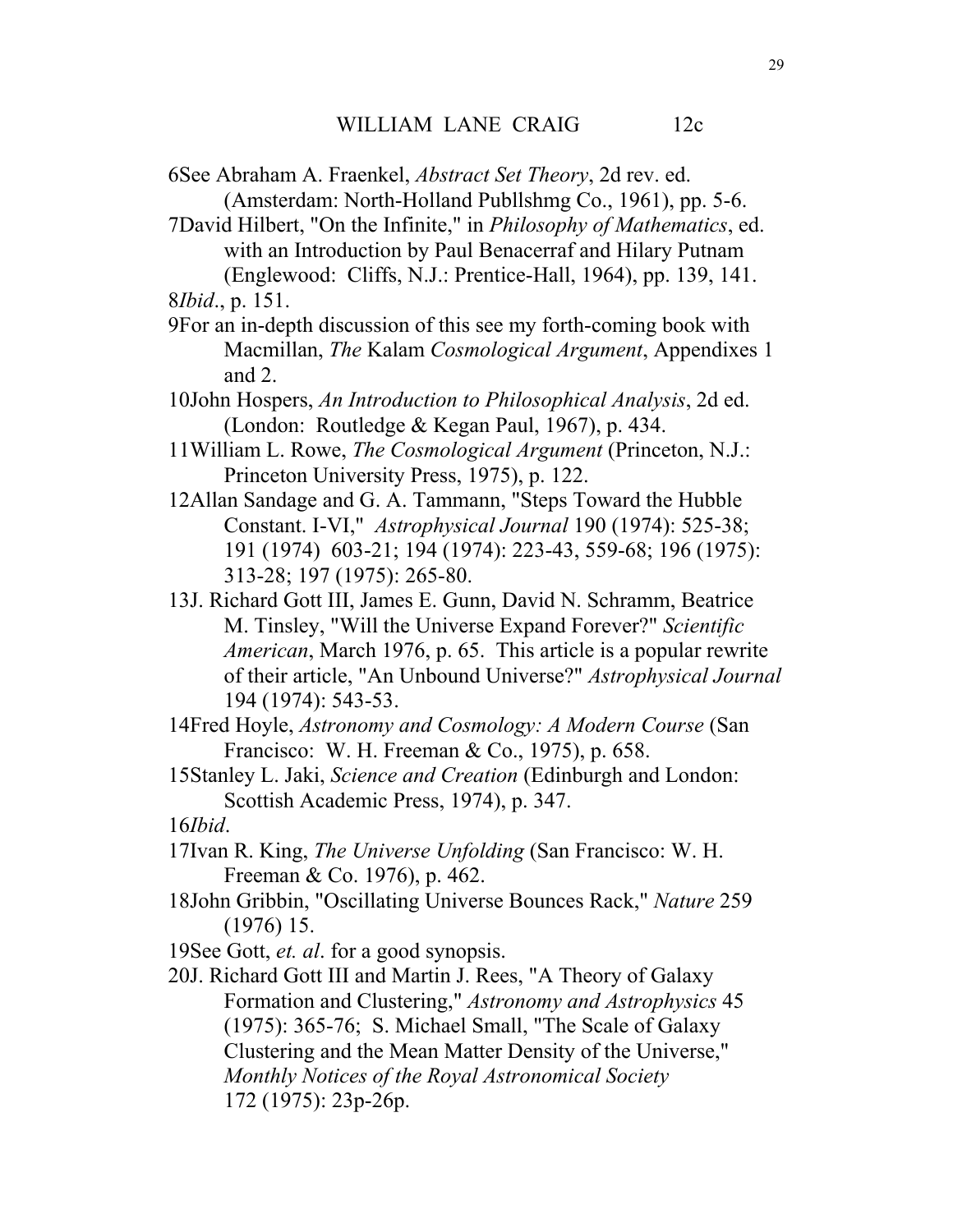21Sandage and Tammann "Steps Toward the Hubble Constant. VI.," 276; Allan Sandage, "The Redshift Distance Relation. VIII.," *Astrophysical Journal* 202 (1975): 563-82.

22Beatrice M. Tinsley, personal letter.

- 23In saying the universe is a closed system, I do not mean it is closed in the sense that its expansion will eventually contract. I rather mean that there is no energy being put into it. Thus, in the thermodynamic sense the universe is closed, but in the sense of its density the universe is open. One must not confuse "open" and "closed" in thermodynamics with "open" and "closed" in expansion models.
- 24Beatrice M. Tinsley, "From Big Bang to Eternity?" *Natural History Magazine*, October 1975, p. 103.
- 25*Ibid*., p. 185.
- 26Richard Schlegel, "Time and Thermodynamics," in The Voices of Time, ed. J. T. Fraser (London: Penguin Press, 1968), p. 511.
- 27I. D. Novikov and Ya. B. Zel'dovich, "Physical Processes Near Cosmological Singularities," *Annual Review of Astronomy and Astrophysics* 11 (1973): 401-02. See also P. C. W. Davies, *The Physics of Time Asymmetry* (London: Surrey University Press, 1974), p. 188. These findings are also confirmed by P. T. Landsberg and D. Park, "Entropy in an Oscillating Universe," *Proceedings of the Royal Society of London*, A 346 (1975): 485-95.
- 28Gribbin, "Oscillating Universe," p. 16.
- 29R. G. Swinburne, *Space and Time* (London: Macmillan, 1968), p. 304; Adolf Grunbaum, *Philosophical Problems of Space and Time*, 2d ed. Boston Studies in the Philosophy of Science, vol. 12 (Dordrecht, Holland and Boston: D. Reidel Publishing Co., 1973), p. 262.
- 30P. C. W. Davies, personal letter.
- 31P. J. Zwart, *About Time* (Amsterdam and Oxford: North Holland Publishing Co., 1976), pp. 117-19.